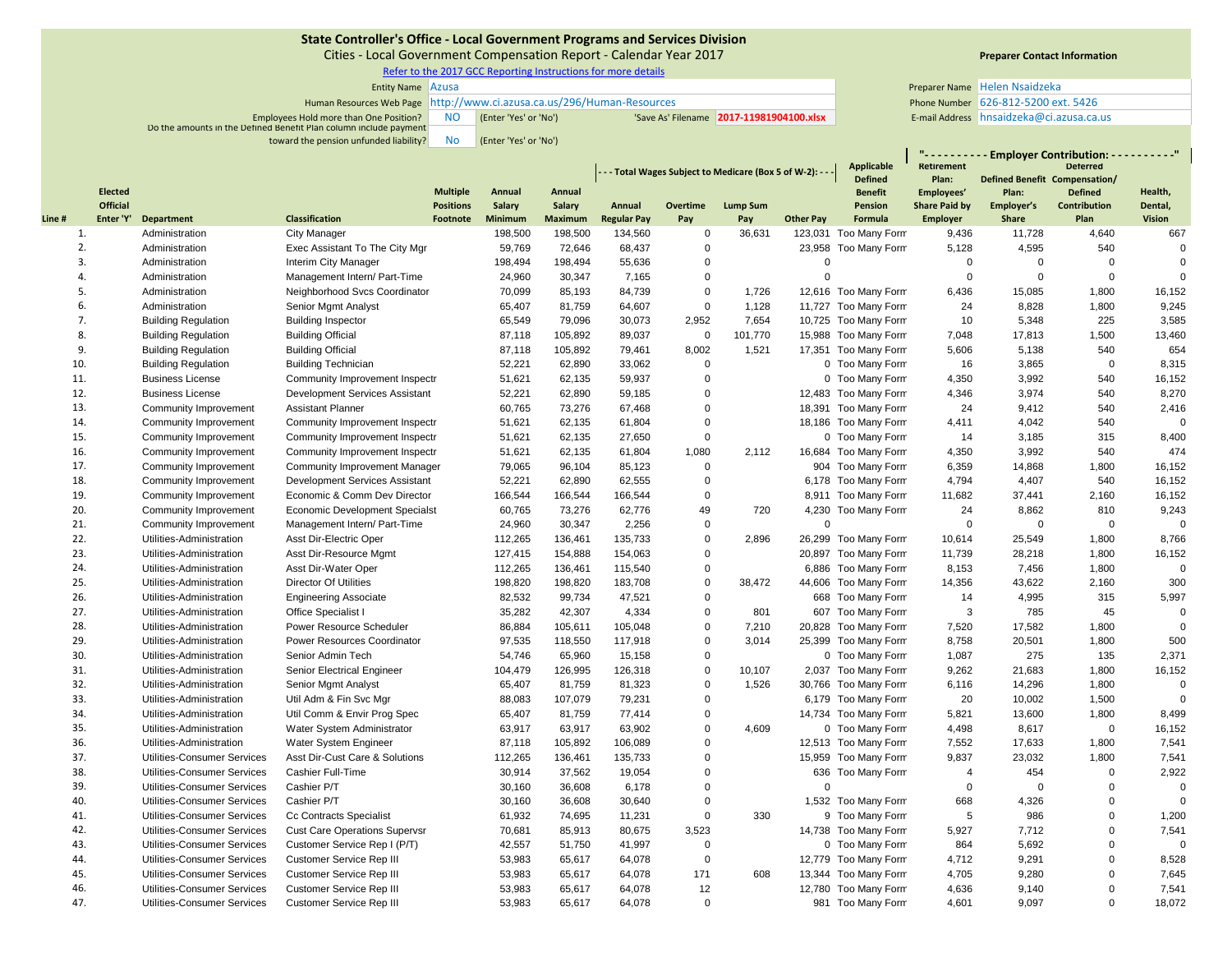Cities ‐ Local Government Compensation Report ‐ Calendar Year 2017

Refer to the 2017 GCC Reporting Instructions for more details

| <b>Entity Name Azusa</b>                                               |    |                       |                                          |                                       | Preparer Name Helen Nsaidzeka |
|------------------------------------------------------------------------|----|-----------------------|------------------------------------------|---------------------------------------|-------------------------------|
| Human Resources Web Page http://www.ci.azusa.ca.us/296/Human-Resources |    |                       |                                          | Phone Number 626-812-5200 ext. 5426   |                               |
| Employees Hold more than One Position?                                 | NC | (Enter 'Yes' or 'No') | 'Save As' Filename 2017-11981904100.xlsx | E-mail Address hnsaidzeka@ci.azusa.ca |                               |
| Do the amounts in the Defined Benefit Plan column include payment      |    |                       |                                          |                                       |                               |
| toward the pension unfunded liability?                                 | No | (Enter 'Yes' or 'No') |                                          |                                       |                               |

# **Preparer Contact Information**

|       |                 |                                    |                                       |                  |         |                                                             |                    |             | <b>Applicable</b> | <u> "Linder</u><br><b>Retirement</b> |                      | · Employer Contribution: - - - - - - - - - "<br><b>Deterred</b> |                               |                     |                |
|-------|-----------------|------------------------------------|---------------------------------------|------------------|---------|-------------------------------------------------------------|--------------------|-------------|-------------------|--------------------------------------|----------------------|-----------------------------------------------------------------|-------------------------------|---------------------|----------------|
|       |                 |                                    |                                       |                  |         | - - - Total Wages Subject to Medicare (Box 5 of W-2): - - - |                    |             |                   |                                      | <b>Defined</b>       | Plan:                                                           | Defined Benefit Compensation/ |                     |                |
|       | <b>Elected</b>  |                                    |                                       | <b>Multiple</b>  | Annual  | Annual                                                      |                    |             |                   |                                      | <b>Benefit</b>       | Employees'                                                      | Plan:                         | <b>Defined</b>      | Health,        |
|       | <b>Official</b> |                                    |                                       | <b>Positions</b> | Salary  | Salary                                                      | Annual             | Overtime    | <b>Lump Sum</b>   |                                      | <b>Pension</b>       | <b>Share Paid by</b>                                            | Employer's                    | <b>Contribution</b> | Dental,        |
| Line# | Enter 'Y'       | Department                         | <b>Classification</b>                 | Footnote         | Minimum | <b>Maximum</b>                                              | <b>Regular Pay</b> | Pay         | Pay               | <b>Other Pay</b>                     | Formula              | <b>Employer</b>                                                 | <b>Share</b>                  | Plan                | <b>Vision</b>  |
| 48.   |                 | Utilities-Consumer Services        | Customer Service Rep III              |                  | 53,983  | 65,617                                                      | 64,078             | 0           |                   |                                      | 15,916 Too Many Form | 4,817                                                           | 9,500                         | $\mathbf 0$         | 7,345          |
| 49.   |                 | Utilities-Consumer Services        | Customer Service Rep III              |                  | 53,983  | 65,617                                                      | 64,078             | 24          | 958               |                                      | 3,698 Too Many Form  | 4,768                                                           | 9,383                         | $\mathbf 0$         | 18,072         |
| 50.   |                 | Utilities-Consumer Services        | Customer Service Rep III              |                  | 53,983  | 65,617                                                      | 64,078             | $\Omega$    |                   |                                      | 18,502 Too Many Form | 4,804                                                           | 9,474                         | $\mathbf 0$         | 4,478          |
| 51.   |                 | Utilities-Consumer Services        | Customer Service Rep III              |                  | 53,983  | 65,617                                                      | 64,078             | $\mathbf 0$ |                   |                                      | 586 Too Many Form    | 4,859                                                           | 9,584                         | $\mathbf 0$         | 18,072         |
| 52.   |                 | Utilities-Consumer Services        | Customer Service Rep III              |                  | 53,983  | 65,617                                                      | 64,078             | $\Omega$    |                   |                                      | 20,320 Too Many Form | 4,633                                                           | 9,127                         | $\mathbf 0$         | $\mathbf 0$    |
| 53.   |                 | Utilities-Consumer Services        | Customer Service Rep III              |                  | 53,983  | 65,617                                                      | 64,078             | $\mathbf 0$ |                   |                                      | 7,134 Too Many Form  | 4,943                                                           | 9,751                         | $\mathbf 0$         | 17,209         |
| 54.   |                 | Utilities-Consumer Services        | Customer Service Rep III              |                  | 53,983  | 65,617                                                      | 64,078             | 24          |                   |                                      | 21,046 Too Many Form | 4,778                                                           | 9,412                         | $\mathbf 0$         | 936            |
| 55.   |                 | Utilities-Consumer Services        | <b>Field Service Representative</b>   |                  | 59,474  | 72,291                                                      | 70,596             | 319         | 2,844             |                                      | 6,556 Too Many Form  | 5,600                                                           | 11,312                        | $\mathbf 0$         | 18,072         |
| 56.   |                 | Utilities-Consumer Services        | <b>Field Service Representative</b>   |                  | 59,474  | 72,291                                                      | 70,596             | 609         | 3,410             |                                      | 3,639 Too Many Form  | 5,257                                                           | 10,358                        | 0                   | 18,072         |
| 57.   |                 | Utilities-Consumer Services        | <b>Field Service Supervisor</b>       |                  | 65,540  | 79,664                                                      | 77,796             | 872         | 4,708             |                                      | 6,269 Too Many Form  | 5,559                                                           | 10,944                        | 0                   | 13,415         |
| 58.   |                 | Utilities-Consumer Services        | Meter Reader                          |                  | 56,661  | 68,871                                                      | 67,256             | $\mathbf 0$ | 677               |                                      | 13,684 Too Many Form | 5,046                                                           | 9,960                         | $\mathbf 0$         | 8,712          |
| 59.   |                 | Utilities-Consumer Services        | Meter Reader                          |                  | 56,661  | 68,871                                                      | 67,256             | 2,077       |                   |                                      | 16,048 Too Many Form | 5,123                                                           | 10,115                        | $\mathbf 0$         | 8,195          |
| 60.   |                 | Utilities-Consumer Services        | Meter Reader                          |                  | 56,661  | 68,871                                                      | 53,075             | $\mathbf 0$ |                   |                                      | 9,999 Too Many Form  | 24                                                              | 7,255                         | $\mathbf 0$         | 5,826          |
| 61.   |                 | Utilities-Consumer Services        | Meter Reader                          |                  | 56,661  | 68,871                                                      | 48,250             | 10          |                   |                                      | 16,174 Too Many Form | 24                                                              | 6,448                         | $\mathbf 0$         | $\mathbf{0}$   |
| 62.   |                 | Utilities-Consumer Services        | Meter Reader                          |                  | 56,661  | 68,871                                                      | 62,023             | $\mathbf 0$ | 2,847             |                                      | 21,610 Too Many Form | 4,645                                                           | 9,427                         | 0                   | $\Omega$       |
| 63.   |                 | Utilities-Consumer Services        | Meter Reader                          |                  | 56,661  | 68,871                                                      | 51,270             | $\Omega$    |                   |                                      | 0 Too Many Form      | 24                                                              | 7,041                         | $\mathbf 0$         | 13,554         |
| 64.   |                 | Utilities-Consumer Services        | Meter Reader / Part-Time              |                  | 54,184  | 65,874                                                      | 4,228              | $\mathbf 0$ |                   |                                      | 0 Too Many Form      | 3                                                               | 741                           | $\mathbf 0$         | $\overline{0}$ |
| 65.   |                 | Utilities-Consumer Services        | Meter Reader / Part-Time              |                  | 54,184  | 65,874                                                      | 3,919              | $\Omega$    |                   | $\Omega$                             |                      | $\Omega$                                                        | $\Omega$                      | $\Omega$            | $\Omega$       |
| 66.   |                 | Utilities-Consumer Services        | Ofc Sp I/Wtr Drght Tech P/T           |                  | 33,238  | 39,853                                                      | 31,187             | $\Omega$    |                   |                                      | 0 Too Many Form      | 648                                                             | 4,191                         | $\Omega$            | $\Omega$       |
| 67.   |                 | <b>Utilities-Consumer Services</b> | <b>Utility Programs Specialist</b>    |                  | 77,775  | 94,491                                                      | 93,987             | $\Omega$    |                   |                                      | 20,789 Too Many Form | 6,870                                                           | 16,042                        | 1,800               | 6,549          |
| 68.   | Y               | Council                            | Councilmember                         |                  | 4,800   | 4,800                                                       | 4,800              | $\Omega$    |                   |                                      | 20,365 Too Many Form | 24                                                              | 647                           | $\mathbf 0$         | $\overline{0}$ |
| 69.   | Y               | Council                            | Councilmember                         |                  | 4,800   | 4,800                                                       | 4,800              | $\Omega$    |                   |                                      | 20,357 Too Many Form | $\mathbf 0$                                                     | $\mathbf 0$                   | $\mathbf 0$         | $\Omega$       |
| 70.   | Y               | Council                            | Councilmember                         |                  | 4,800   | 4,800                                                       | 4,800              | $\Omega$    |                   |                                      | 12,056 Too Many Form | 120                                                             | 647                           | $\mathbf 0$         | 8,304          |
| 71.   | Y               | Council                            | Councilmember                         |                  | 4,800   | 4,800                                                       | 4,800              | $\Omega$    |                   |                                      | 20,360 Too Many Form | 120                                                             | 647                           | $\mathbf 0$         | $\Omega$       |
| 72.   | Y               | Council                            | Mayor                                 |                  | 4,800   | 4,800                                                       | 4,800              | $\Omega$    |                   |                                      | 13,166 Too Many Form | 120                                                             | 647                           | $\mathbf 0$         | 7,187          |
| 73.   |                 | <b>City Clerk</b>                  | Chief Deputy City Clerk               |                  | 83,187  | 101,114                                                     | 89,208             | $\mathbf 0$ | 1,089             |                                      | 0 Too Many Form      | 6,514                                                           | 6,001                         | 1,800               | 14,400         |
| 74.   | Y               | <b>City Clerk</b>                  | <b>City Clerk</b>                     |                  | 37,083  | 37,083                                                      | 37,083             | $\Omega$    |                   |                                      | 7,329 Too Many Form  | 24                                                              | 4,999                         | $\mathbf 0$         | 8,766          |
| 75.   |                 | <b>City Clerk</b>                  | Deputy City Clerk I                   |                  | 41,912  | 50,398                                                      | 31,022             | $\Omega$    |                   |                                      | 0 Too Many Form      | 764                                                             | 4,991                         | $\mathbf 0$         | 1,500          |
| 76.   |                 | <b>City Clerk</b>                  | Deputy City Clerk I                   |                  | 41,912  | 50,398                                                      | 29,100             | $\mathbf 0$ |                   |                                      | 1,789 Too Many Form  | 24                                                              | 4,109                         | $\mathbf 0$         | $\overline{0}$ |
| 77.   |                 | <b>City Clerk</b>                  | Deputy City Clerk li                  |                  | 52,221  | 62,890                                                      | 57,375             | $\Omega$    |                   |                                      | 0 Too Many Form      | 24                                                              | 7,826                         | 540                 | 16,152         |
| 78.   |                 | <b>City Clerk</b>                  | Receptionist                          |                  | 36,442  | 43,763                                                      | 17,286             | $\Omega$    |                   | $\Omega$                             |                      | $\Omega$                                                        | $\mathbf 0$                   | $\pmb{0}$           | $\Omega$       |
| 79.   |                 | <b>City Clerk</b>                  | Receptionist                          |                  | 36,442  | 43,763                                                      | 29,186             | $\Omega$    |                   |                                      | 1,459 Too Many Form  | 637                                                             | 4,128                         | $\mathbf 0$         | $\overline{0}$ |
| 80.   |                 | Utilities-Electric                 | Apprentice Line Mechanic              |                  | 75,045  | 91,218                                                      | 75,823             | 8,300       |                   |                                      | 18,960 Too Many Form | 24                                                              | 10,676                        | $\mathbf 0$         | 2,600          |
| 81.   |                 | Utilities-Electric                 | Apprentice Line Mechanic              |                  | 75,045  | 91,218                                                      | 35,551             | 4,409       |                   |                                      | 7,798 Too Many Form  | 12                                                              | 6,226                         | $\Omega$            | $\overline{0}$ |
| 82.   |                 | Utilities-Electric                 | <b>Electric Crew Supervisor</b>       |                  | 94,867  | 115,312                                                     | 102,216            | 8,225       |                   |                                      | 26,479 Too Many Form | 7,710                                                           | 15,209                        | $\mathbf 0$         | $\Omega$       |
| 83.   |                 | Utilities-Electric                 | <b>Electric Crew Supervisor</b>       |                  | 94,867  | 115,312                                                     | 69,230             | 15          | 36,267            |                                      | 20,514 Too Many Form | 5,294                                                           | 12,717                        | $\mathbf 0$         | 4,235          |
| 84.   |                 | Utilities-Electric                 | <b>Electric Crew Supervisor</b>       |                  | 94,867  | 115,312                                                     | 112,607            | 32,763      |                   |                                      | 38,630 Too Many Form | 8,502                                                           | 17,135                        | $\mathbf 0$         | 1,878          |
| 85.   |                 | Utilities-Electric                 | <b>Electric Distribtion Suprvisor</b> |                  | 105,779 | 128,575                                                     | 101,316            | 278         | 26,601            |                                      | 6,508 Too Many Form  | 7,751                                                           | 16,612                        | $\mathbf 0$         | 15,060         |
| 86.   |                 | Utilities-Electric                 | <b>Electric Distribtion Suprvisor</b> |                  | 105,779 | 128,575                                                     | 112,499            | 27,055      |                   |                                      | 14,487 Too Many Form | 8,780                                                           | 17,362                        | $\mathbf 0$         | 18,072         |
| 87.   |                 | Utilities-Electric                 | <b>Electrical Engineer</b>            |                  | 90,395  | 109,875                                                     | 47,421             | $\mathbf 0$ |                   |                                      | 445 Too Many Form    | 12                                                              | 4,547                         | 900                 | 7,200          |
| 88.   |                 | Utilities-Electric                 | <b>Electrical Test Technician</b>     |                  | 78,867  | 95,863                                                      | 84,208             | 4,389       |                   |                                      | 26,072 Too Many Form | 6,219                                                           | 12,070                        | $\mathbf 0$         | $\mathbf 0$    |
| 89.   |                 | Utilities-Electric                 | Line Mechanic                         |                  | 86,030  | 104,569                                                     | 102,117            | $\mathbf 0$ |                   |                                      | 7,012 Too Many Form  | 7,663                                                           | 15,145                        | 0                   | 18,072         |
| 90.   |                 | Utilities-Electric                 | Line Mechanic                         |                  | 86,030  | 104,569                                                     | 102,117            | 20,217      |                   |                                      | 10,418 Too Many Form | 7,737                                                           | 15,255                        | 0                   | 16,609         |
| 91.   |                 | Utilities-Electric                 | Line Mechanic                         |                  | 86,030  | 104,569                                                     | 102,117            | 4,714       |                   |                                      | 28,664 Too Many Form | 24                                                              | 14,980                        | $\Omega$            | $\Omega$       |
| 92.   |                 | Utilities-Electric                 | Line Mechanic                         |                  | 86,030  | 104,569                                                     | 102,117            | 38,803      |                   |                                      | 22,502 Too Many Form | 7,980                                                           | 15,743                        | $\Omega$            | 7,541          |
| 93.   |                 | Utilities-Electric                 | Line Mechanic                         |                  | 83,931  | 102,019                                                     | 37,014             | 7,596       |                   |                                      | 9,729 Too Many Form  | 10                                                              | 6,815                         | $\Omega$            | $\overline{0}$ |
| 94.   |                 | Utilities-Electric                 | <b>Office Specialist I</b>            |                  | 35,635  | 42,730                                                      | 39,709             | 496         | 970               |                                      | 11,875 Too Many Form | 24                                                              | 5,614                         | 540                 | 8,270          |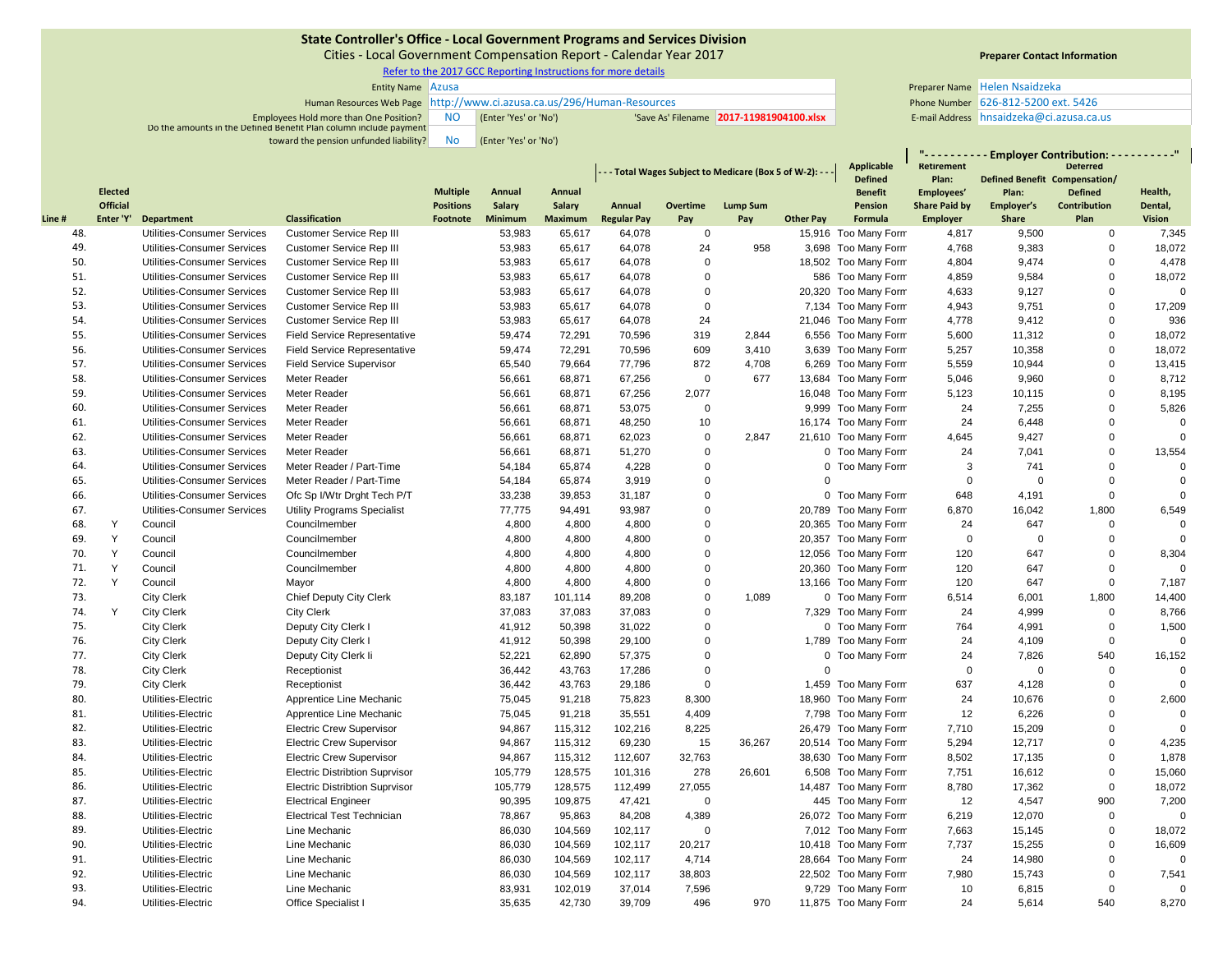Cities ‐ Local Government Compensation Report ‐ Calendar Year 2017

Refer to the 2017 GCC Reporting Instructions for more details

| <b>Entity Name Azusa</b>                                               |           |                       |                                         |                                       | Preparer Name Helen Nsaidzeka |
|------------------------------------------------------------------------|-----------|-----------------------|-----------------------------------------|---------------------------------------|-------------------------------|
| Human Resources Web Page http://www.ci.azusa.ca.us/296/Human-Resources |           |                       |                                         | Phone Number 626-812-5200 ext. 5426   |                               |
| Employees Hold more than One Position?                                 | <b>NO</b> | (Enter 'Yes' or 'No') | Save As' Filename 2017-11981904100.xlsx | E-mail Address hnsaidzeka@ci.azusa.ca |                               |
| Do the amounts in the Defined Benefit Plan column include payment      |           |                       |                                         |                                       |                               |
| toward the pension unfunded liability?                                 | No        | (Enter 'Yes' or 'No') |                                         |                                       |                               |

# **Preparer Contact Information**

|       |                 |                        |                                    |                                                        |                |                | <b>Applicable</b>  | <u> ".</u><br><b>Retirement</b> |                 | · Employer Contribution: - - - - - - - - - "<br><b>Deterred</b> |                      |                      |                               |                     |                |
|-------|-----------------|------------------------|------------------------------------|--------------------------------------------------------|----------------|----------------|--------------------|---------------------------------|-----------------|-----------------------------------------------------------------|----------------------|----------------------|-------------------------------|---------------------|----------------|
|       |                 |                        |                                    | -- Total Wages Subject to Medicare (Box 5 of W-2): --- |                |                |                    |                                 |                 |                                                                 | <b>Defined</b>       | Plan:                | Defined Benefit Compensation/ |                     |                |
|       | <b>Elected</b>  |                        |                                    | <b>Multiple</b>                                        | Annual         | Annual         |                    |                                 |                 |                                                                 | <b>Benefit</b>       | Employees'           | Plan:                         | <b>Defined</b>      | Health,        |
|       | <b>Official</b> |                        |                                    | <b>Positions</b>                                       | Salary         | Salary         | Annual             | Overtime                        | <b>Lump Sum</b> |                                                                 | Pension              | <b>Share Paid by</b> | Employer's                    | <b>Contribution</b> | Dental,        |
| Line# | Enter 'Y'       | <b>Department</b>      | <b>Classification</b>              | Footnote                                               | <b>Minimum</b> | <b>Maximum</b> | <b>Regular Pay</b> | Pay                             | Pay             | <b>Other Pay</b>                                                | Formula              | <b>Employer</b>      | <b>Share</b>                  | Plan                | <b>Vision</b>  |
| 95.   |                 | Utilities-Electric     | Senior Electric Test Techncian     |                                                        | 86,955         | 105,694        | 103,215            | 3,714                           | 10,032          |                                                                 | 1,514 Too Many Form  | 7,623                | 15,062                        | $\mathbf 0$         | 18,072         |
| 96.   |                 | Engineering            | Dir Of Pub Wrks/Cty Engineer       |                                                        | 159,438        | 159,438        | 156,518            | $\mathbf 0$                     |                 |                                                                 | 28,420 Too Many Form | 11,165               | 10,302                        | 3,960               | $\Omega$       |
| 97.   |                 | Engineering            | <b>Engineering Assistant</b>       |                                                        | 58,500         | 70,522         | 66,466             | 1,031                           | 1,294           |                                                                 | 12,527 Too Many Form | 4,742                | 4,373                         | 1,980               | 7,045          |
| 98.   |                 | Engineering            | <b>Engineering Assistant li</b>    |                                                        | 62,413         | 75,864         | 75,460             | 1,662                           | 11,446          |                                                                 | 14,183 Too Many Form | 5,622                | 5,166                         | 540                 | 6,887          |
| 99.   |                 | Engineering            | Management Intern/ Part-Time       |                                                        | 24,960         | 30,347         | 10,075             | $\mathbf 0$                     |                 | $\Omega$                                                        |                      | $\Omega$             | $\mathbf 0$                   | $\mathbf 0$         | $\mathbf 0$    |
| 100.  |                 | Engineering            | Public Works Inspector             |                                                        | 63,633         | 76,976         | 76,565             | 3,798                           | 4,268           |                                                                 | 705 Too Many Form    | 5,455                | 5,012                         | 540                 | 16,152         |
| 101.  |                 | Finance                | <b>Accts Payable Specialist</b>    |                                                        | 54,746         | 65,960         | 65,609             | $\mathbf 0$                     |                 |                                                                 | 6,051 Too Many Form  | 4,932                | 4,530                         | 540                 | 15,652         |
| 102.  |                 | Finance                | Assoc Director Of Finance          |                                                        | 84,981         | 103,645        | 55,846             | $\Omega$                        |                 |                                                                 | 1,184 Too Many Form  | 3,926                | 2,608                         | 1,200               | 5,027          |
| 103.  |                 | Finance                | <b>Budget Analyst</b>              |                                                        | 74,257         | 89,675         | 89,197             | 3,144                           | 1,309           |                                                                 | 9,224 Too Many Form  | 24                   | 12,005                        | 540                 | 8,304          |
| 104.  | Y               | Finance                | <b>City Treasurer</b>              |                                                        | 31,523         | 31,523         | 30,093             | $\mathbf 0$                     |                 |                                                                 | 0 Too Many Form      | 24                   | 4,250                         | $\mathbf 0$         | 16,152         |
| 105.  |                 | Finance                | Director Of Finance                |                                                        | 152,252        | 152,252        | 148,063            | $\mathbf 0$                     |                 |                                                                 | 28,719 Too Many Form | 10,464               | 9,471                         | 3,960               | $\Omega$       |
| 106.  |                 | Finance                | Jr Accountant/Payroll Specist      |                                                        | 54,204         | 65,307         | 23,591             | 655                             | 1,349           |                                                                 | 0 Too Many Form      | 1,683                | 2,512                         | 225                 | 4,800          |
| 107.  |                 | Finance                | Management Intern/ Part-Time       |                                                        | 24,960         | 30,347         | 1,051              | $\mathbf 0$                     |                 | $\Omega$                                                        |                      | $\mathbf 0$          | $\mathbf 0$                   | $\mathbf 0$         | $\Omega$       |
| 108.  |                 | Finance                | <b>Payroll Specialist</b>          |                                                        | 54,746         | 65,960         | 51,309             | 318                             |                 |                                                                 | 0 Too Many Form      | 3,944                | 3,545                         | 540                 | 14,400         |
| 109.  |                 | Finance                | <b>Payroll Specialist</b>          |                                                        | 54,746         | 65,960         | 13,423             | 957                             |                 |                                                                 | 1,001 Too Many Form  | 6                    | 1,178                         | $\pmb{0}$           | $\Omega$       |
| 110.  |                 | Finance                | Senior Accountant                  |                                                        | 74,257         | 89,675         | 89,197             | 2,809                           | 819             |                                                                 | 3,534 Too Many Form  | 6,415                | 5,898                         | 540                 | 16,152         |
| 111.  |                 | Finance                | Senior Accountant                  |                                                        | 74,257         | 89,675         | 89,197             | 1,800                           | 1,747           |                                                                 | 25,306 Too Many Form | 6,583                | 6,053                         | 540                 | 2,000          |
| 112.  |                 | Finance                | Senior Admin Tech                  |                                                        | 54,746         | 65,960         | 65,609             | 602                             |                 |                                                                 | 28,291 Too Many Form | 5,025                | 4,662                         | 540                 | $\mathbf 0$    |
| 113.  |                 | Human Resources        | Department Intern / Part-Time      |                                                        | 22,880         | 27,810         | 10,076             | $\Omega$                        |                 | $\Omega$                                                        |                      | $\Omega$             | $\mathbf 0$                   | $\mathbf 0$         | $\mathbf 0$    |
| 114.  |                 | Human Resources        | Director Of Human Resources        |                                                        | 132,500        | 132,500        | 5,252              | $\Omega$                        |                 |                                                                 | 14,911 Too Many Form | 369                  | 552                           | 330                 | $\overline{0}$ |
| 115.  |                 | Human Resources        | Director Of Human Resources        |                                                        | 130,050        | 130,050        | 94,279             | $\mathbf 0$                     |                 |                                                                 | 4,735 Too Many Form  | 6,617                | 4,569                         | 2,640               | 8,800          |
| 116.  |                 | Human Resources        | Hr/Risk Mgt Analyst                |                                                        | 61,932         | 74,694         | 15,477             | 466                             |                 |                                                                 | (0) Too Many Form    | 1,104                | 279                           | $\mathbf 0$         | 2,700          |
| 117.  |                 | Human Resources        | Hr/Risk Mgt Analyst                |                                                        | 61,932         | 74,694         | 61,390             | 2,825                           | 1,767           |                                                                 | 14,936 Too Many Form | 4,335                | 3,890                         | 540                 | 2,200          |
| 118.  |                 | Human Resources        | Human Resources Tech               |                                                        | 52,220         | 62,890         | 60,920             | 7,724                           |                 |                                                                 | 0 Too Many Form      | 24                   | 8,420                         | 540                 | 16,152         |
| 119.  |                 | Information Technology | Director Of It & Library Svcs      |                                                        | 159,215        | 159,215        | 154,841            | $\mathbf 0$                     | 8.170           |                                                                 | 41,238 Too Many Form | 11,414               | 32,804                        | 2,160               | 7,541          |
| 120.  |                 | Information Technology | <b>Information Systems Manager</b> |                                                        | 87,356         | 106,182        | 105,616            | $\Omega$                        |                 |                                                                 | 3,678 Too Many Form  | 7,718                | 18,064                        | 1,800               | 16,152         |
| 121.  |                 | Information Technology | <b>Information Tech Analyst</b>    |                                                        | 60,011         | 72,372         | 71,986             | 232                             |                 |                                                                 | 17,205 Too Many Form | 5,294                | 4,864                         | 540                 | 7,541          |
| 122.  |                 | Information Technology | Senior Info Tech Analyst           |                                                        | 74,607         | 90,643         | 90,160             | 534                             | 4,905           |                                                                 | 11,853 Too Many Form | 6,482                | 5,960                         | 540                 | 7,541          |
| 123.  |                 | Information Technology | Senior Info Tech Analyst           |                                                        | 74,607         | 90,643         | 90,159             | $\Omega$                        | 1,784           |                                                                 | 8,399 Too Many Form  | 6,545                | 6,018                         | 540                 | 15,081         |
| 124.  |                 | Information Technology | Senior Info Tech Analyst           |                                                        | 74,607         | 90,643         | 90,160             | $\Omega$                        | 8,977           |                                                                 | 4,005 Too Many Form  | 6,650                | 6,115                         | 540                 | 16,152         |
| 125.  |                 | Library                | Administrative Assistant P/T       |                                                        | 39,853         | 48,422         | 11,394             | $\mathbf 0$                     |                 | $\Omega$                                                        |                      | $\Omega$             | $\mathbf 0$                   | $\mathbf 0$         | $\Omega$       |
| 126.  |                 | Library                | Administrative Assistant P/T       |                                                        | 39,853         | 48,422         | 14,974             | $\Omega$                        |                 | 159                                                             |                      | $\Omega$             | $\mathbf 0$                   | $\mathbf 0$         | $\mathbf 0$    |
| 127.  |                 | Library                | Community Resource Spec P/T        |                                                        | 41,912         | 50,398         | 19,500             | $\mathbf 0$                     |                 | 324                                                             |                      | $\Omega$             | $\Omega$                      | $\mathbf 0$         | $\mathbf 0$    |
| 128.  |                 | Library                | Community Resource Spec P/T        |                                                        | 41,912         | 50,398         | 310                | $\Omega$                        |                 | $\Omega$                                                        |                      | $\Omega$             | $\mathbf 0$                   | $\mathbf 0$         | $\mathbf 0$    |
| 129.  |                 | Library                | Information Tech Analyst P/T       |                                                        | 55,973         | 67,517         | 26,997             | $\Omega$                        |                 |                                                                 | 343 Too Many Form    | $\Omega$             | $\mathbf 0$                   | $\mathbf 0$         | $\Omega$       |
| 130.  |                 | Library                | Librarian                          |                                                        | 52,716         | 63,492         | 50,743             | 2,444                           | 456             |                                                                 | 11,873 Too Many Form | 3,758                | 3,395                         | 540                 | 7,702          |
| 131.  |                 | Library                | Librarian                          |                                                        | 52,716         | 63,492         | 47,086             | 408                             |                 |                                                                 | 1,501 Too Many Form  | 21                   | 6,128                         | 495                 | 6,912          |
| 132.  |                 | Library                | Librarian P/T                      |                                                        | 49,171         | 59,218         | 5,471              | $\Omega$                        |                 | $\Omega$                                                        |                      | $\Omega$             | $\Omega$                      | $\mathbf 0$         | $\Omega$       |
| 133.  |                 | Library                | Library Aide / Part-Time           |                                                        | 22,526         | 27,373         | 13,618             | $\Omega$                        |                 | 153                                                             |                      | $\Omega$             | $\mathbf 0$                   | $\mathbf 0$         | $\mathbf 0$    |
| 134.  |                 | Library                | Library Aide / Part-Time           |                                                        | 22,526         | 27,373         | 10,726             | $\Omega$                        |                 | 223                                                             |                      | $\Omega$             | $\Omega$                      | $\mathbf 0$         | $\mathbf 0$    |
| 135.  |                 | Library                | Library Aide / Part-Time           |                                                        | 22,526         | 27,373         | 11,626             | $\Omega$                        |                 | $\Omega$                                                        |                      | $\Omega$             | $\Omega$                      | $\Omega$            | $\mathbf 0$    |
| 136.  |                 | Library                | Library Aide / Part-Time           |                                                        | 24,627         | 29,931         | 10,049             | $\Omega$                        |                 | 113                                                             |                      | $\Omega$             | $\Omega$                      | $\mathbf 0$         | $\mathbf 0$    |
| 137.  |                 | Library                | Library Aide / Part-Time           |                                                        | 22,526         | 27,373         | 10,561             | $\Omega$                        |                 | 439                                                             |                      | $\Omega$             | $\Omega$                      | $\mathbf 0$         | $\mathbf 0$    |
| 138.  |                 | Library                | Library Aide / Part-Time           |                                                        | 22,526         | 27,373         | 11,929             | $\Omega$                        |                 | $\Omega$                                                        |                      | $\Omega$             | $\Omega$                      | $\Omega$            | $\mathbf 0$    |
| 139.  |                 | Library                | Library Assistant lii              |                                                        | 41,704         | 50,106         | 11,147             | 16                              |                 |                                                                 | 0 Too Many Form      | -1                   | 141                           | $\mathbf 0$         | $\Omega$       |
| 140.  |                 | Library                | Library Assistant lii              |                                                        | 41,704         | 50,106         | 49.839             | 389                             |                 |                                                                 | 11,377 Too Many Form | 3,755                | 3,442                         | 540                 | 8,695          |
| 141.  |                 | Library                | Library Assistant lii              |                                                        | 41.704         | 50.106         | 49,841             | 802                             |                 |                                                                 | 21,054 Too Many Form | 3.783                | 3.489                         | 540                 | $\mathbf 0$    |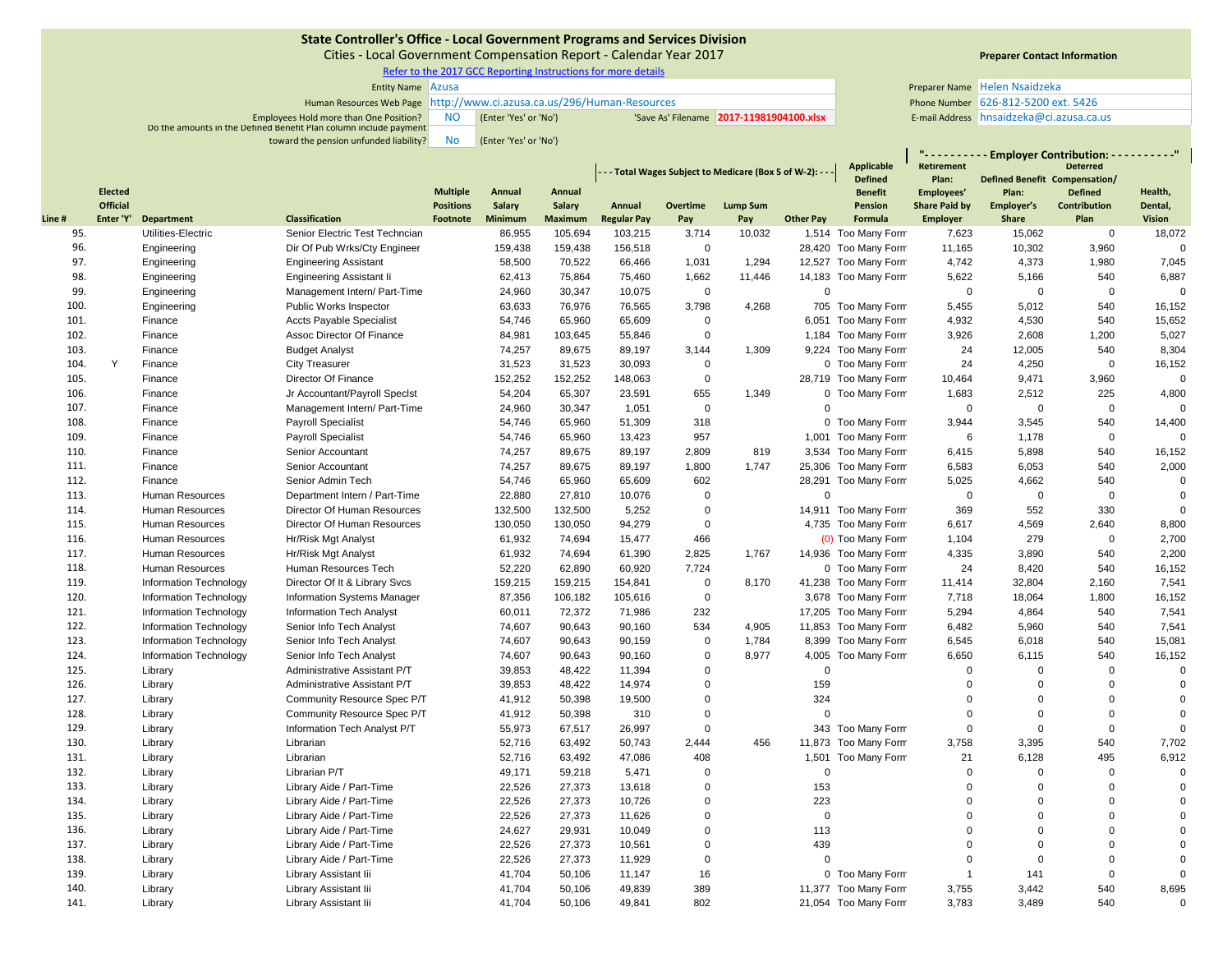Cities ‐ Local Government Compensation Report ‐ Calendar Year 2017

Refer to the 2017 GCC Reporting Instructions for more details

| <b>Entity Name Azusa</b>                                               |     |                       |                                         |                                       | Preparer Name Helen Nsaidzeka |
|------------------------------------------------------------------------|-----|-----------------------|-----------------------------------------|---------------------------------------|-------------------------------|
| Human Resources Web Page http://www.ci.azusa.ca.us/296/Human-Resources |     |                       |                                         | Phone Number 626-812-5200 ext. 5426   |                               |
| <b>Employees Hold more than One Position?</b>                          | NO. | (Enter 'Yes' or 'No') | Save As' Filename 2017-11981904100.xlsx | E-mail Address hnsaidzeka@ci.azusa.ca |                               |
| Do the amounts in the Defined Benefit Plan column include payment      |     |                       |                                         |                                       |                               |
| toward the pension unfunded liability?                                 | No  | (Enter 'Yes' or 'No') |                                         |                                       |                               |

# **Preparer Contact Information**

**" ‐ ‐ ‐ ‐ ‐ ‐ ‐ ‐ ‐ ‐ Employer Contribution: ‐ ‐ ‐ ‐ ‐ ‐ ‐ ‐ ‐ ‐"**

|       |                 |                   |                                       |                  |         |                |                    |             | - - Total Wages Subject to Medicare (Box 5 of W-2): - - |                  | Applicable                       | Retirement           |                                        | <b>Deterred</b> |                |
|-------|-----------------|-------------------|---------------------------------------|------------------|---------|----------------|--------------------|-------------|---------------------------------------------------------|------------------|----------------------------------|----------------------|----------------------------------------|-----------------|----------------|
|       | <b>Elected</b>  |                   |                                       | <b>Multiple</b>  | Annual  | Annual         |                    |             |                                                         |                  | <b>Defined</b><br><b>Benefit</b> | Plan:<br>Employees'  | Defined Benefit Compensation/<br>Plan: | <b>Defined</b>  | Health,        |
|       | <b>Official</b> |                   |                                       | <b>Positions</b> | Salary  | <b>Salary</b>  | Annual             | Overtime    | <b>Lump Sum</b>                                         |                  | Pension                          | <b>Share Paid by</b> | Employer's                             | Contribution    | Dental,        |
| Line# | Enter 'Y'       | <b>Department</b> | <b>Classification</b>                 | Footnote         | Minimum | <b>Maximum</b> | <b>Regular Pay</b> | Pay         | Pay                                                     | <b>Other Pay</b> | Formula                          | <b>Employer</b>      | Share                                  | Plan            | <b>Vision</b>  |
| 142.  |                 | Library           | Library Circulation Asst P/T          |                  | 23,754  | 28,808         | 11,607             | 0           |                                                         | 168              |                                  | $\mathbf 0$          | $\mathbf 0$                            | $\mathbf 0$     | $\mathbf 0$    |
| 143.  |                 | Library           | <b>Library Circulation Supervisor</b> |                  | 48,629  | 59,109         | 58,793             | 855         |                                                         |                  | 18,222 Too Many Form             | 4,295                | 3,941                                  | 540             | 1,254          |
| 144.  |                 | Library           | Library Page / Part-Time              |                  | 21,840  | 26,541         | 11,364             | $\Omega$    |                                                         | 561              |                                  | $\Omega$             | $\Omega$                               | $\Omega$        | $\mathbf 0$    |
| 145.  |                 | Library           | Library Page / Part-Time              |                  | 21,840  | 26,541         | 12,254             | $\Omega$    |                                                         | $\Omega$         |                                  | $\Omega$             | $\Omega$                               | $\Omega$        | $\mathbf 0$    |
| 146.  |                 | Library           | Library Page / Part-Time              |                  | 21,840  | 26.541         | 2.983              | $\Omega$    |                                                         | $\Omega$         |                                  | $\Omega$             | $\Omega$                               | $\Omega$        | $\mathbf 0$    |
| 147.  |                 | Library           | Library Page / Part-Time              |                  | 21,840  | 26,541         | 12,758             | $\Omega$    |                                                         | 593              |                                  | $\Omega$             | $\Omega$                               | $\mathbf 0$     | $\mathbf 0$    |
| 148.  |                 | Library           | Lit Program Asst P/T                  |                  | 32,323  | 39,312         | 3,556              | $\Omega$    |                                                         | $\Omega$         |                                  | $\mathbf 0$          | $\Omega$                               | $\mathbf 0$     | $\mathbf 0$    |
| 149.  |                 | Library           | Lit Srv & Adlt Ed Coord P/T           |                  | 49,171  | 59,779         | 23,997             | $\Omega$    |                                                         | $\Omega$         |                                  | $\Omega$             | $\Omega$                               | $\mathbf 0$     | $\mathbf 0$    |
| 150.  |                 | Library           | Lit Srv & Adlt Ed Coord P/T           |                  | 49,171  | 59,779         | 23,225             | $\Omega$    |                                                         |                  | 0 Too Many Form                  | 555                  | 4,226                                  | $\mathbf 0$     | 1,000          |
| 151.  |                 | Library           | Senior Admin Tech                     |                  | 54,746  | 65,960         | 55,147             | 962         |                                                         |                  | 19,968 Too Many Form             | 4,061                | 3,654                                  | 540             | $\mathbf{0}$   |
| 152.  |                 | Library           | Senior Librarian Youth Sycs           |                  | 57,374  | 69,160         | 77,886             | $\mathbf 0$ | 1.349                                                   |                  | 13,399 Too Many Form             | 5,696                | 18,926                                 | 1,800           | 8,304          |
| 153.  |                 | Park Maintenance  | Asst Park Maint Wrk I P/T             |                  | 29,848  | 36,296         | 34,695             | 733         |                                                         |                  | 170 Too Many Form                | 718                  | 4,677                                  | $\mathbf 0$     | $\overline{0}$ |
| 154.  |                 | Park Maintenance  | Asst Park Maint Wrk I P/T             |                  | 29,848  | 36,296         | 23,795             | 119         |                                                         |                  | 472 Too Many Form                | 500                  | 3,210                                  | $\mathbf 0$     | $\mathbf 0$    |
| 155.  |                 | Park Maintenance  | Asst Park Maint Wrk I P/T             |                  | 29,848  | 36,296         | 22,236             | $\Omega$    |                                                         |                  | 587 Too Many Form                | 8                    | 744                                    | $\mathbf 0$     | $\overline{0}$ |
| 156.  |                 | Park Maintenance  | Asst Park Maint Wrk I P/T             |                  | 29,848  | 36,296         | 24,030             | 59          |                                                         |                  | 415 Too Many Form                | 513                  | 3,313                                  | $\mathbf 0$     | $\Omega$       |
| 157.  |                 | Park Maintenance  | Asst Park Maint Wrk I P/T             |                  | 29,848  | 36,296         | 9,541              | $\mathbf 0$ |                                                         | $\Omega$         |                                  | $\Omega$             | $\mathbf 0$                            | $\mathbf 0$     | $\mathbf 0$    |
| 158.  |                 | Park Maintenance  | Park Maint Crew Supervisor            |                  | 57,400  | 69,186         | 68,818             | 1,603       | 1,388                                                   |                  | 6,063 Too Many Form              | 5,052                | 4,640                                  | 540             | 14,073         |
| 159.  |                 | Park Maintenance  | Park Maint Supervisor                 |                  | 64,337  | 77,618         | 77,204             | 3,751       |                                                         |                  | 27,957 Too Many Form             | 6,154                | 6,060                                  | 540             | $\Omega$       |
| 160.  |                 | Park Maintenance  | Park Maint Worker I                   |                  | 42,885  | 51,543         | 41,876             | 1,050       |                                                         |                  | 1,677 Too Many Form              | 3,109                | 2,780                                  | $\mathbf 0$     | 8,607          |
| 161.  |                 | Park Maintenance  | Park Maint Worker lii                 |                  | 52,221  | 62,890         | 62,555             | $\mathbf 0$ |                                                         |                  | 16,216 Too Many Form             | 4,562                | 4,191                                  | 540             | 2,879          |
| 162.  |                 | Park Maintenance  | Park Maint Worker lii                 |                  | 52,221  | 62,890         | 62,555             | 1,280       | 6,429                                                   |                  | 21,969 Too Many Form             | 4,697                | 4,313                                  | 540             | $\mathbf 0$    |
| 163.  |                 | Park Maintenance  | Park Maint Worker lii                 |                  | 52,221  | 62,890         | 62,555             | 866         | 3,225                                                   |                  | 9,644 Too Many Form              | 4,697                | 4,313                                  | 540             | 16,152         |
| 164.  |                 | Park Maintenance  | Park Maint Worker lii                 |                  | 52,221  | 62,890         | 62,795             | 2,387       |                                                         |                  | 5,731 Too Many Form              | 4,531                | 4,151                                  | 540             | 13,415         |
| 165.  |                 | Park Maintenance  | <b>Recreation Superintendent</b>      |                  | 73,724  | 89,612         | 89,134             | $\Omega$    |                                                         |                  | 20,935 Too Many Form             | 6,558                | 15,335                                 | 1,800           | 7,045          |
| 166.  |                 | Planning          | Associate Planner                     |                  | 67,480  | 81,438         | 78,573             | $\Omega$    |                                                         |                  | 12,058 Too Many Form             | 5,667                | 5,107                                  | 540             | 7,045          |
| 167.  |                 | Police            | Admin Tech Pt-Police                  |                  | 48,714  | 58,656         | 45,071             | 4,337       |                                                         |                  | 819 Too Many Form                | 8                    | 1,644                                  | $\mathbf 0$     | $\Omega$       |
| 168.  |                 | Police            | <b>Administrative Analyst</b>         |                  | 61,932  | 74,695         | 74,296             | 114         |                                                         |                  | 25,818 Too Many Form             | 5,576                | 5,078                                  | 540             | $\mathbf 0$    |
| 169.  |                 | Police            | Administrative Assistant P/T          |                  | 39,853  | 48,422         | 10,943             | $\Omega$    |                                                         |                  | 0 Too Many Form                  | $\mathbf 0$          | $\mathsf 0$                            | $\mathbf 0$     | $\overline{0}$ |
| 170.  |                 | Police            | Administrative Assistant P/T          |                  | 39,853  | 48,422         | 30,361             | $\mathbf 0$ |                                                         |                  | 171 Too Many Form                | 635                  | 4,083                                  | $\mathbf 0$     | $\mathbf 0$    |
| 171.  |                 | Police            | Chief Of Police                       |                  | 199,698 | 199,698        | 3,075              | $\mathbf 0$ | 53,000                                                  |                  | 0 Too Many Form                  | $\mathbf 0$          | $\mathbf 0$                            | $\mathbf 0$     | $\overline{0}$ |
| 172.  |                 | Police            | Chief Of Police                       |                  | 199,698 | 199,698        | 185,694            | $\mathbf 0$ | 83,960                                                  |                  | 32,491 Too Many Form             | 18,604               | 31,272                                 | 6,040           | 19,788         |
| 173.  |                 | Police            | Community Svc Officer Field           |                  | 51,014  | 61,506         | 61,178             | 59,838      | 1,250                                                   |                  | 13,427 Too Many Form             | 4,967                | 4,495                                  | 540             | 9,245          |
| 174.  |                 | Police            | Community Svc Officer Field           |                  | 51,014  | 61,506         | 61,178             | 4,810       | 1,070                                                   |                  | 12,841 Too Many Form             | 4,651                | 4,200                                  | 540             | 9,266          |
| 175.  |                 | Police            | Community Svc Officer Field           |                  | 51,014  | 61,506         | 41,049             | 883         |                                                         |                  | 27,367 Too Many Form             | 3,069                | 2,386                                  | 540             | 654            |
| 176.  |                 | Police            | Court Liaison Offcr                   |                  | 63,945  | 77,122         | 76,711             | 639         |                                                         |                  | 26,649 Too Many Form             | 5,741                | 5,241                                  | 540             | 600            |
| 177.  |                 | Police            | <b>Information Systems Manager</b>    |                  | 87,356  | 106,182        | 105,616            | $\mathbf 0$ | 36,303                                                  |                  | 24,136 Too Many Form             | 7,764                | 7,108                                  | 1,800           | $\overline{0}$ |
| 178.  |                 | Police            | <b>Information Tech Analyst</b>       |                  | 60,011  | 72,372         | 64,388             | 2,346       | 1,139                                                   |                  | 21,825 Too Many Form             | 24                   | 9,044                                  | 540             | $\mathbf 0$    |
| 179.  |                 | Police            | Jail, Fleet & Fac Coord               |                  | 48,585  | 58,577         | 58,265             | 1,310       |                                                         |                  | 21,359 Too Many Form             | 4,308                | 3,917                                  | 540             | $\Omega$       |
| 180.  |                 | Police            | Police Adminstrtive Servc Mngr        |                  | 87,733  | 107,714        | 3,107              | $\mathbf 0$ | 55,483                                                  |                  | 604 Too Many Form                | 244                  | 414                                    | 200             | $\Omega$       |
| 181.  |                 | Police            | Police Adminstrtive Servc Mngr        |                  | 88,611  | 108,791        | 93,267             | $\Omega$    |                                                         |                  | 0 Too Many Form                  | 7,177                | 14,884                                 | 1,635           | 16,368         |
| 182.  |                 | Police            | Police Aide lii / Part-Time           |                  | 24,066  | 29,245         | 14,342             | $\mathbf 0$ |                                                         |                  | 1,818 Too Many Form              | 24                   | 2,037                                  | $\mathbf 0$     | $\Omega$       |
| 183.  |                 | Police            | Police Captain                        |                  | 145,867 | 177,303        | 147,035            | 27,186      | 11,972                                                  |                  | 33,743 Too Many Form             | 14,907               | 26,635                                 | 2,400           | 19,784         |
| 184.  |                 | Police            | Police Captain                        |                  | 145,867 | 177,303        | 154,952            | 0           | 95,952                                                  |                  | 65,859 Too Many Form             | 16,123               | 28,854                                 | 2,400           | 2,600          |
| 185.  |                 | Police            | Police Captain                        |                  | 145,867 | 177,303        | 159,224            | $\mathbf 0$ | 95,600                                                  |                  | 39,193 Too Many Form             | 16,246               | 28,987                                 | 2,400           | 19,788         |
| 186.  |                 | Police            | Police Communication Suprvisor        |                  | 73,724  | 89,612         | 69,528             | 20,503      |                                                         |                  | 23,633 Too Many Form             | 5,492                | 4,929                                  | 540             | 7,545          |
| 187.  |                 | Police            | Police Dispatcher                     |                  | 50,221  | 60,550         | 25,763             | 3,723       | 28.582                                                  |                  | 16,515 Too Many Form             | 2,192                | 3,276                                  | 225             | $\mathbf 0$    |
| 188.  |                 | Police            | Police Dispatcher                     |                  | 50,724  | 61,155         | 25,646             | 1,143       |                                                         |                  | 2,378 Too Many Form              | 24                   | 5,327                                  | $\mathbf 0$     | $\overline{0}$ |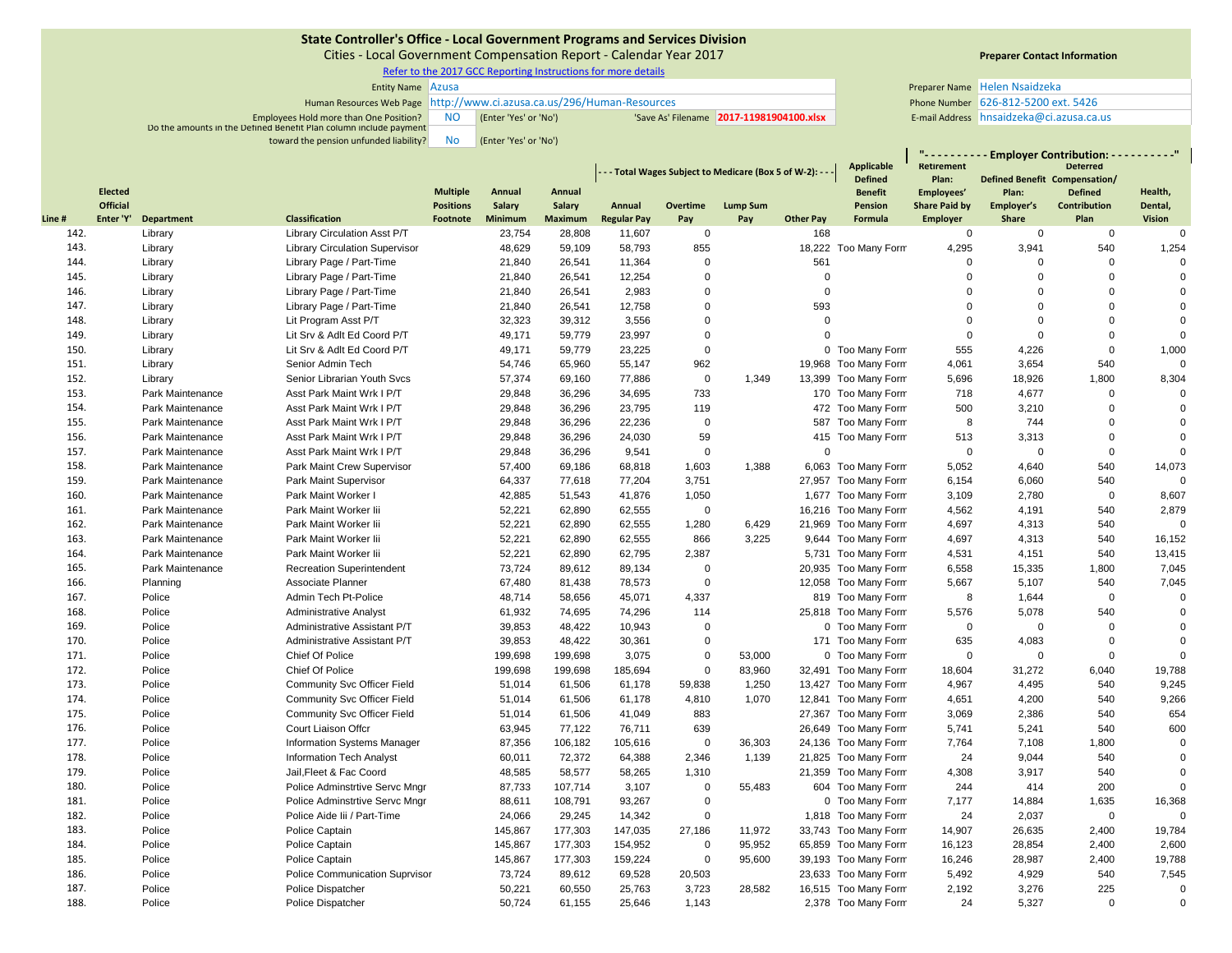Cities ‐ Local Government Compensation Report ‐ Calendar Year 2017

Refer to the 2017 GCC Reporting Instructions for more details

| <b>Entity Name Azusa</b>                                               |           |                       |                                          | Preparer Name Helen Nsaidzeka         |  |
|------------------------------------------------------------------------|-----------|-----------------------|------------------------------------------|---------------------------------------|--|
| Human Resources Web Page http://www.ci.azusa.ca.us/296/Human-Resources |           |                       |                                          | Phone Number 626-812-5200 ext. 5426   |  |
| Employees Hold more than One Position?                                 | <b>NO</b> | (Enter 'Yes' or 'No') | 'Save As' Filename 2017-11981904100.xlsx | E-mail Address hnsaidzeka@ci.azusa.ca |  |
| Do the amounts in the Defined Benefit Plan column include payment      |           |                       |                                          |                                       |  |
| toward the pension unfunded liability?                                 | <b>No</b> | (Enter 'Yes' or 'No') |                                          |                                       |  |

# **Preparer Contact Information**

|        |                |            |                       |                  |         |                |                    |             |                                                             | <b>Applicable</b> | $\mathbf{u}$ and $\mathbf{u}$<br><b>Retirement</b> |                      | Employer Contribution: - - - - - - - - - "<br><b>Deterred</b> |                     |                |
|--------|----------------|------------|-----------------------|------------------|---------|----------------|--------------------|-------------|-------------------------------------------------------------|-------------------|----------------------------------------------------|----------------------|---------------------------------------------------------------|---------------------|----------------|
|        |                |            |                       |                  |         |                |                    |             | - - - Total Wages Subject to Medicare (Box 5 of W-2): - - - |                   | <b>Defined</b>                                     | Plan:                | <b>Defined Benefit Compensation/</b>                          |                     |                |
|        | <b>Elected</b> |            |                       | <b>Multiple</b>  | Annual  | Annual         |                    |             |                                                             |                   | <b>Benefit</b>                                     | Employees'           | Plan:                                                         | <b>Defined</b>      | Health,        |
|        | Official       |            |                       | <b>Positions</b> | Salary  | <b>Salary</b>  | Annual             | Overtime    | <b>Lump Sum</b>                                             |                   | Pension                                            | <b>Share Paid by</b> | Employer's                                                    | <b>Contribution</b> | Dental,        |
| Line # | Enter 'Y'      | Department | <b>Classification</b> | Footnote         | Minimum | <b>Maximum</b> | <b>Regular Pay</b> | Pay         | Pay                                                         | <b>Other Pay</b>  | Formula                                            | <b>Employer</b>      | <b>Share</b>                                                  | Plan                | <b>Vision</b>  |
| 189.   |                | Police     | Police Dispatcher     |                  | 50,724  | 61,155         | 58,794             | 17,629      |                                                             |                   | 23,721 Too Many Form                               | 4,783                | 4,139                                                         | 540                 | $\Omega$       |
| 190.   |                | Police     | Police Dispatcher     |                  | 50,724  | 61,155         | 48,179             | 9,217       | 7,997                                                       |                   | 17,871 Too Many Form                               | 4,277                | 4,157                                                         | 540                 | $\Omega$       |
| 191.   |                | Police     | Police Dispatcher     |                  | 50,724  | 61,155         | 61,121             | 9,971       |                                                             |                   | 26,892 Too Many Form                               | 4,783                | 4,379                                                         | 540                 | $\Omega$       |
| 192.   |                | Police     | Police Dispatcher     |                  | 50,724  | 61,155         | 52,991             | 9,328       |                                                             |                   | 14,005 Too Many Form                               | 24                   | 7,692                                                         | 945                 | 7,541          |
| 193.   |                | Police     | Police Dispatcher     |                  | 50,724  | 61,155         | 59,953             | 15,527      | 1,271                                                       |                   | 8,492 Too Many Form                                | 5,083                | 4,632                                                         | 540                 | 17,448         |
| 194.   |                | Police     | Police Dispatcher     |                  | 50,724  | 61,155         | 61,269             | 21,972      |                                                             |                   | 19,720 Too Many Form                               | 5,013                | 4,521                                                         | 540                 | 1,878          |
| 195.   |                | Police     | Police Dispatcher     |                  | 50,724  | 61,155         | 16,461             | 643         |                                                             |                   | 1,585 Too Many Form                                | 8                    | 1,516                                                         | 180                 | 2,514          |
| 196.   |                | Police     | Police Dispatcher     |                  | 50,724  | 61,155         | 60,833             | 22,068      |                                                             |                   | 14,163 Too Many Form                               | 4,663                | 4,254                                                         | 540                 | 7,271          |
| 197.   |                | Police     | Police Dispatcher     |                  | 50,724  | 61,155         | 60,394             | 12,340      | 538                                                         |                   | 31,157 Too Many Form                               | 4,820                | 4,360                                                         | 540                 | $\Omega$       |
| 198.   |                | Police     | Police Lieutenant     |                  | 122,893 | 149,377        | 135,189            | 98,980      |                                                             |                   | 24,374 Too Many Form                               | 14,408               | 25,720                                                        | 2,400               | 19,788         |
| 199.   |                | Police     | Police Lieutenant     |                  | 122,893 | 149,377        | 141,694            | 23,911      | 54,000                                                      |                   | 83,799 Too Many Form                               | 15,267               | 27,310                                                        | 2,400               | 158            |
| 200.   |                | Police     | Police Lieutenant     |                  | 122,893 | 149,377        | 129,535            | 26,368      | 15,277                                                      |                   | 43,828 Too Many Form                               | 13,729               | 24,533                                                        | 2,150               | 19,784         |
| 201.   |                | Police     | Police Officer        |                  | 77,596  | 94,497         | 44,249             | 2,458       |                                                             |                   | 0 Too Many Form                                    | 17                   | 6,420                                                         | $\mathbf 0$         | 9,600          |
| 202.   |                | Police     | Police Officer        |                  | 77,596  | 94,497         | 97,666             | 16,088      | 742                                                         |                   | 22,674 Too Many Form                               | 9,984                | 17,794                                                        | $\Omega$            | 18,156         |
| 203.   |                | Police     | Police Officer        |                  | 77,596  | 94,497         | 97,666             | 4,864       |                                                             |                   | 26,573 Too Many Form                               | 10,115               | 18,056                                                        | $\Omega$            | 1,200          |
| 204.   |                | Police     | Police Officer        |                  | 77,596  | 94,497         | 82,905             | 27,675      |                                                             |                   | 23,323 Too Many Form                               | 24                   | 11,647                                                        | $\Omega$            | 158            |
| 205.   |                | Police     | Police Officer        |                  | 77,596  | 94,497         | 97,666             | 28,372      | 3,268                                                       |                   | 6,590 Too Many Form                                | 10,116               | 18,040                                                        | $\Omega$            | 18,156         |
| 206.   |                | Police     | Police Officer        |                  | 77,596  | 94,497         | 97,667             | 25,460      | 5,046                                                       |                   | 6,634 Too Many Form                                | 9,856                | 17,594                                                        | $\Omega$            | 18,156         |
| 207.   |                | Police     | Police Officer        |                  | 77,596  | 94,497         | 68,331             | 34,016      |                                                             |                   | 3,071 Too Many Form                                | 18                   | 9,362                                                         | $\Omega$            | 10,800         |
| 208.   |                | Police     | Police Officer        |                  | 77,596  | 94,497         | 89,609             | 16,816      |                                                             |                   | 0 Too Many Form                                    | (1,408)              | 14,330                                                        | $\mathbf 0$         | 14,400         |
| 209.   |                | Police     | Police Officer        |                  | 77,596  | 94,497         | 97,666             | 4,073       | 847                                                         |                   | 27,144 Too Many Form                               | 9,420                | 16,802                                                        | $\Omega$            | 300            |
| 210.   |                | Police     | Police Officer        |                  | 77,596  | 94,497         | 39,263             | 15,271      |                                                             |                   | 21,681 Too Many Form                               | 12                   | 5,508                                                         | $\Omega$            | $\mathbf 0$    |
| 211.   |                | Police     | Police Officer        |                  | 77,596  | 94,497         | 44,096             | 13,191      |                                                             |                   | 3,128 Too Many Form                                | 12                   | 6,135                                                         | $\mathbf 0$         | $\overline{0}$ |
| 212.   |                | Police     | Police Officer        |                  | 77,596  | 94,497         | 72,289             | 9,323       |                                                             |                   | 4,403 Too Many Form                                | 24                   | 7,611                                                         | $\mathbf 0$         | 6,471          |
| 213.   |                | Police     | Police Officer        |                  | 77,596  | 94,497         | $\mathbf 0$        | $\mathbf 0$ |                                                             |                   | 19,056 Too Many Form                               | $\mathbf 0$          | $\mathbf 0$                                                   | $\mathbf 0$         | $\overline{0}$ |
| 214.   |                | Police     | Police Officer        |                  | 77,596  | 94,497         | 93,032             | 46,834      |                                                             |                   | 6,560 Too Many Form                                | 1,564                | 22,813                                                        | $\mathbf 0$         | 14,398         |
| 215.   |                | Police     | Police Officer        |                  | 77,596  | 94,497         | 46,174             | 3,036       |                                                             |                   | 2,025 Too Many Form                                | 17                   | 6,523                                                         | $\mathbf 0$         | 5,027          |
| 216.   |                | Police     | Police Officer        |                  | 77,596  | 94,497         | 93,032             | 17,530      | 1,871                                                       |                   | 18,498 Too Many Form                               | 9,098                | 16,237                                                        | $\mathbf 0$         | 8,270          |
| 217.   |                | Police     | Police Officer        |                  | 77,596  | 94,497         | 97,666             | 16,661      | 1,585                                                       |                   | 7,189 Too Many Form                                | 10,141               | 18,099                                                        | $\mathbf 0$         | 18,156         |
| 218.   |                | Police     | Police Officer        |                  | 77,596  | 94,497         | 93,015             | 64,990      | 4,765                                                       |                   | 32,442 Too Many Form                               | 10,033               | 17,916                                                        | $\mathbf 0$         | $\overline{0}$ |
| 219.   |                | Police     | Police Officer        |                  | 77,596  | 94,497         | 93,015             | 16,954      | 2,407                                                       |                   | 1,159 Too Many Form                                | 9,064                | 16,184                                                        | $\mathbf 0$         | 18,156         |
| 220.   |                | Police     | Police Officer        |                  | 77,596  | 94,497         | 97,666             | 755         |                                                             |                   | 21,267 Too Many Form                               | 9,651                | 17,213                                                        | $\mathbf 0$         | 7,045          |
| 221.   |                | Police     | Police Officer        |                  | 77,596  | 94,497         | 93,015             | 8,563       |                                                             |                   | 22,010 Too Many Form                               | 10,071               | 18,657                                                        | $\mathbf 0$         | 18,156         |
| 222.   |                | Police     | Police Officer        |                  | 77,596  | 94,497         | 54,698             | 6,536       | 3,706                                                       |                   | 4,833 Too Many Form                                | 20                   | 8,801                                                         | $\mathbf 0$         | 4,856          |
| 223.   |                | Police     | Police Officer        |                  | 77,596  | 94,497         | 93,152             | 24,955      | 7,025                                                       |                   | 13,543 Too Many Form                               | 9,990                | 17,832                                                        | $\mathbf 0$         | 18,156         |
| 224.   |                | Police     | Police Officer        |                  | 77,596  | 94,497         | 93,015             | 43,916      |                                                             |                   | 5,319 Too Many Form                                | 1,486                | 21,953                                                        | $\pmb{0}$           | 18,156         |
| 225.   |                | Police     | Police Officer        |                  | 77,596  | 94,497         | 97,666             | 7,455       |                                                             |                   | 21,556 Too Many Form                               | 9,814                | 17,513                                                        | $\mathbf 0$         | 18,156         |
| 226.   |                | Police     | Police Officer        |                  | 77,596  | 94,497         | 93,015             | 22,803      |                                                             |                   | 23,357 Too Many Form                               | 9,618                | 17,145                                                        | $\mathbf 0$         | 15,081         |
| 227.   |                | Police     | Police Officer        |                  | 77,596  | 94,497         | 93,032             | 8,041       |                                                             |                   | 19,353 Too Many Form                               | 1,497                | 21,742                                                        | $\mathbf 0$         | 7,258          |
| 228.   |                | Police     | Police Officer        |                  | 77,596  | 94,497         | 93,104             | 17,650      |                                                             |                   | 26,286 Too Many Form                               | 1,553                | 22,412                                                        | $\Omega$            | $\overline{0}$ |
| 229.   |                | Police     | Police Officer        |                  | 77,596  | 94,497         | 97,684             | 12,976      | 1,524                                                       |                   | 25,182 Too Many Form                               | 9,472                | 16,891                                                        | $\mathbf 0$         | $\overline{0}$ |
| 230.   |                | Police     | Police Officer        |                  | 77,596  | 94,497         | 90,475             | 12,171      |                                                             |                   | 16,541 Too Many Form                               | 24                   | 12,535                                                        | $\mathbf 0$         | 7,541          |
| 231.   |                | Police     | Police Officer        |                  | 77,596  | 94,497         | 93,015             | 24,661      | 1,845                                                       |                   | 10,479 Too Many Form                               | 9,305                | 16,586                                                        | $\pmb{0}$           | 18,156         |
| 232.   |                | Police     | Police Officer        |                  | 77,596  | 94,497         | 96,951             | 56,937      |                                                             |                   | 26,567 Too Many Form                               | 10,387               | 18,535                                                        | $\mathbf 0$         | 3,978          |
| 233.   |                | Police     | Police Officer        |                  | 77,596  | 94,497         | 93,032             | 47,471      | 1,516                                                       |                   | 5,558 Too Many Form                                | 9,636                | 17,170                                                        | $\mathbf 0$         | 18,156         |
| 234.   |                | Police     | Police Officer        |                  | 77,596  | 94,497         | 57,414             | 13,316      |                                                             |                   | (0) Too Many Form                                  | 18                   | 8,107                                                         | $\mathbf 0$         | 10,800         |
| 235.   |                | Police     | Police Officer        |                  | 77,596  | 94,497         | 81,585             | 3,782       |                                                             |                   | 17,618 Too Many Form                               | 9,852                | 17,551                                                        | $\Omega$            | 18,156         |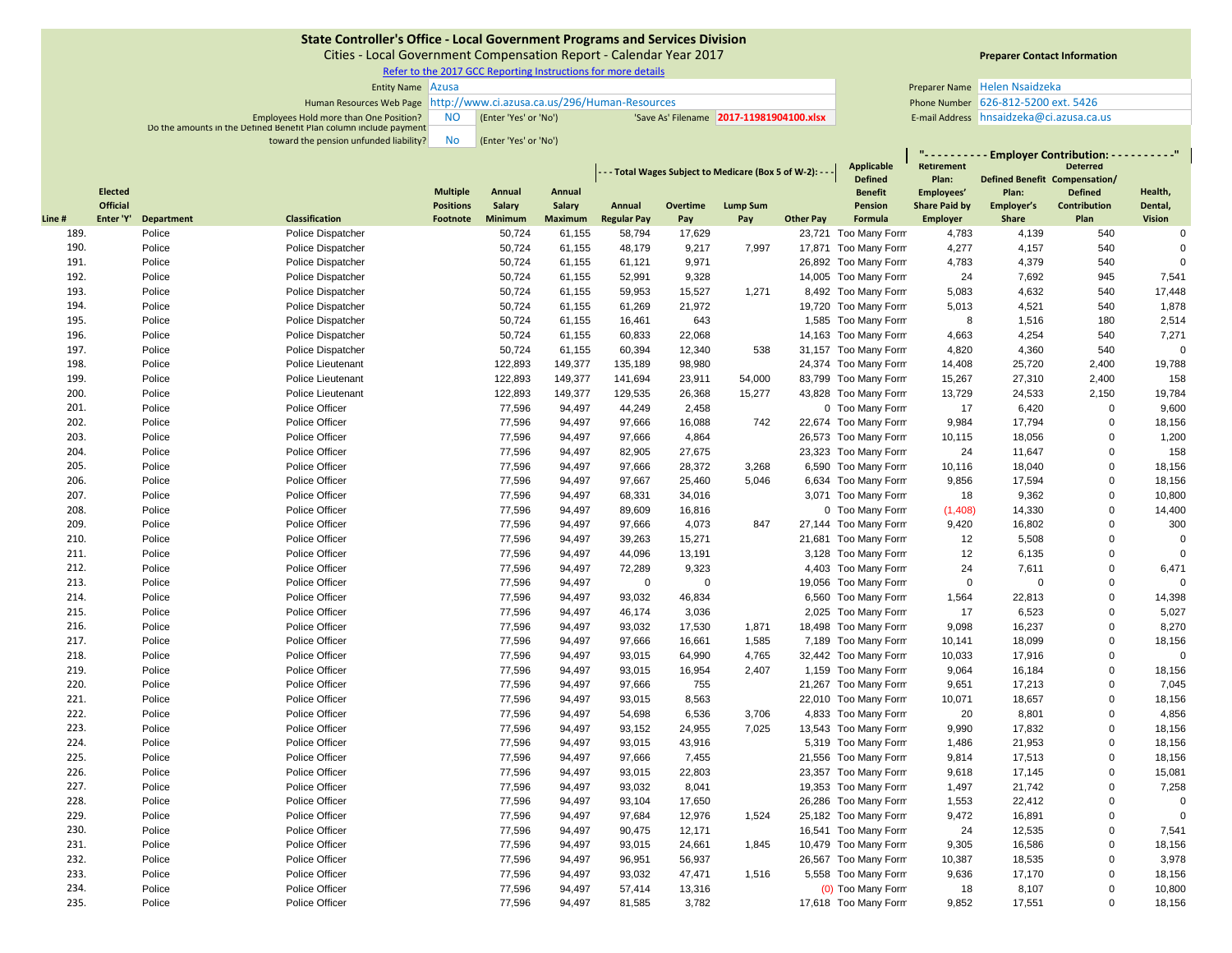Cities ‐ Local Government Compensation Report ‐ Calendar Year 2017

Refer to the 2017 GCC Reporting Instructions for more details

| <b>Entity Name</b> Azusa                                               |           |                       |                                         | Preparer Name Helen Nsaidzeka         |  |
|------------------------------------------------------------------------|-----------|-----------------------|-----------------------------------------|---------------------------------------|--|
| Human Resources Web Page http://www.ci.azusa.ca.us/296/Human-Resources |           |                       |                                         | Phone Number 626-812-5200 ext. 5426   |  |
| Employees Hold more than One Position?                                 | <b>NO</b> | (Enter 'Yes' or 'No') | Save As' Filename 2017-11981904100.xlsx | E-mail Address hnsaidzeka@ci.azusa.ca |  |
| Do the amounts in the Defined Benefit Plan column include payment      |           |                       |                                         |                                       |  |
| toward the pension unfunded liability?                                 | <b>No</b> | (Enter 'Yes' or 'No') |                                         |                                       |  |

# **Preparer Contact Information**

**" ‐ ‐ ‐ ‐ ‐ ‐ ‐ ‐ ‐ ‐ Employer Contribution: ‐ ‐ ‐ ‐ ‐ ‐ ‐ ‐ ‐ ‐"**

|              |                 |                   |                                                    |                  |                  |                  |                    |                  | - - - Total Wages Subject to Medicare (Box 5 of W-2): - |                  | <b>Applicable</b><br><b>Defined</b>         | Retirement<br>Plan:  | Defined Benefit Compensation/ | <b>Deterred</b>     |                  |
|--------------|-----------------|-------------------|----------------------------------------------------|------------------|------------------|------------------|--------------------|------------------|---------------------------------------------------------|------------------|---------------------------------------------|----------------------|-------------------------------|---------------------|------------------|
|              | <b>Elected</b>  |                   |                                                    | <b>Multiple</b>  | Annual           | Annual           |                    |                  |                                                         |                  | <b>Benefit</b>                              | Employees'           | Plan:                         | <b>Defined</b>      | Health,          |
|              | <b>Official</b> |                   |                                                    | <b>Positions</b> | Salary           | Salary           | Annual             | Overtime         | <b>Lump Sum</b>                                         |                  | Pension                                     | <b>Share Paid by</b> | Employer's                    | Contribution        | Dental,          |
| Line#        | Enter 'Y'       | <b>Department</b> | <b>Classification</b>                              | Footnote         | <b>Minimum</b>   | <b>Maximum</b>   | <b>Regular Pay</b> | Pay              | Pay                                                     | <b>Other Pay</b> | Formula                                     | Employer             | <b>Share</b>                  | Plan<br>$\mathbf 0$ | <b>Vision</b>    |
| 236.<br>237. |                 | Police<br>Police  | Police Officer Corporal<br>Police Officer Corporal |                  | 81,476<br>81,476 | 99,222<br>99,222 | 94,560<br>97,666   | 25,449<br>73,110 | 1,524                                                   |                  | 16,412 Too Many Form<br>7,867 Too Many Form | 9,536<br>10,108      | 16,940<br>18,037              | 1,080               | 16,908<br>18,156 |
| 238.         |                 | Police            | Police Officer Corporal                            |                  | 81,476           | 99,222           | 47,357             | 2,337            | 46,252                                                  |                  | 32,693 Too Many Form                        | 7,294                | 13,905                        | 1,530               | 10,591           |
| 239.         |                 | Police            | Police Officer Corporal                            |                  | 81,476           | 99,222           | 102,549            | 81,815           |                                                         |                  | 24,816 Too Many Form                        | 10,790               | 19,239                        | 1,080               | 18,156           |
| 240.         |                 | Police            | Police Officer Corporal                            |                  | 81,476           | 99,222           | 96,167             | 36,620           |                                                         |                  | 36,534 Too Many Form                        | 9,948                | 17,741                        | $\mathbf 0$         | $\mathbf 0$      |
| 241.         |                 | Police            | Police Officer Corporal                            |                  | 81,476           | 99,222           | 102,299            | 16,085           | 2,118                                                   |                  | 22,476 Too Many Form                        | 10,412               | 18,600                        | 1,080               | 18,156           |
| 242.         |                 | Police            | Police Officer Corporal                            |                  | 81,476           | 99,222           | 94,577             | 24,531           |                                                         |                  | 21,932 Too Many Form                        | 9,326                | 16,586                        | $\mathbf 0$         | 1,000            |
| 243.         |                 | Police            | Police Officer Corporal                            |                  | 81,476           | 99,222           | 97,666             | 31,450           |                                                         |                  | 17,531 Too Many Form                        | 9,785                | 17,480                        | 1,080               | 18,156           |
| 244.         |                 | Police            | Police Officer Corporal                            |                  | 81,476           | 99,222           | 100,546            | 37,810           | 145,003                                                 |                  | 15,110 Too Many Form                        | 10,470               | 18,708                        | 1,080               | 15,301           |
| 245.         |                 | Police            | Police Officer Corporal                            |                  | 81,476           | 99,222           | 99,288             | 1,153            |                                                         |                  | 14,737 Too Many Form                        | 9,687                | 17,264                        | 360                 | 18,156           |
| 246.         |                 | Police            | Police Officer Corporal                            |                  | 81,476           | 99,222           | 95,919             | 25,089           | 1,772                                                   |                  | 21,919 Too Many Form                        | 9,852                | 17,515                        | 630                 | 8,427            |
| 247.         |                 | Police            | Police Officer Reserve / P/T                       |                  | 47,299           | 57,491           | 55,932             | 1,545            |                                                         |                  | 2,797 Too Many Form                         | 2,373                | 13,873                        | $\mathbf 0$         | $\mathbf 0$      |
| 248.         |                 | Police            | Police Officer Reserve / P/T                       |                  | 47,299           | 57,491           | 21,102             | $\mathbf 0$      |                                                         |                  | 0 Too Many Form                             | $\mathbf 0$          | $\mathbf 0$                   | $\mathbf 0$         | $\mathbf 0$      |
| 249.         |                 | Police            | Police Officer Reserve / P/T                       |                  | 47,299           | 57,491           | 2,616              | $\mathbf 0$      |                                                         |                  | 0 Too Many Form                             | $\mathbf 0$          | $\mathbf 0$                   | $\Omega$            | $\mathbf 0$      |
| 250.         |                 | Police            | Police Officer Reserve / P/T                       |                  | 47,299           | 57,491           | 16,986             | $\mathbf 0$      | 62,999                                                  |                  | 3,162 Too Many Form                         | 571                  | 1,110                         | 150                 | 770              |
| 251.         |                 | Police            | Police Officer Reserve / P/T                       |                  | 47,299           | 57,491           | 15,578             | $\mathbf 0$      |                                                         |                  | 0 Too Many Form                             | $\mathbf 0$          | $\mathbf 0$                   | $\mathbf 0$         | $\mathbf 0$      |
| 252.         |                 | Police            | Police Officer Reserve / P/T                       |                  | 47,299           | 57,491           | 4,496              | $\mathbf 0$      |                                                         |                  | 0 Too Many Form                             | $\mathbf 0$          | $\overline{0}$                | $\Omega$            | $\mathbf 0$      |
| 253.         |                 | Police            | <b>Police Officer Trainee</b>                      |                  | 63,356           | 76,365           | 23,532             | $\mathbf 0$      |                                                         |                  | 667 Too Many Form                           | 24                   | 2,776                         | $\mathbf 0$         | $\mathbf 0$      |
| 254.         |                 | Police            | Police Officer Trainee                             |                  | 63,356           | 76,365           | 11,829             | $\Omega$         |                                                         |                  | 632 Too Many Form                           | 5                    | 2,541                         | $\mathbf 0$         | 1,311            |
| 255.         |                 | Police            | Police Records Specialist I                        |                  | 38,736           | 46,605           | 10,620             | 306              |                                                         |                  | 745 Too Many Form                           | 6                    | 1,004                         | $\mathbf 0$         | 3,600            |
| 256.         |                 | Police            | Police Records Specialist I                        |                  | 38,736           | 46,605           | 42,640             | 4,893            |                                                         |                  | 12,577 Too Many Form                        | 24                   | 6,052                         | 540                 | 7,045            |
| 257.         |                 | Police            | Police Records Specialist III                      |                  | 46,442           | 56,451           | 56,150             | 11,193           | 1,121                                                   |                  | 21,648 Too Many Form                        | 4,449                | 4,049                         | 540                 | $\mathbf 0$      |
| 258.         |                 | Police            | Police Records Specialist III                      |                  | 46,442           | 56,451           | 56,153             | 8,598            | 478                                                     |                  | 14,333 Too Many Form                        | 4,352                | 3,952                         | 540                 | 7,045            |
| 259.         |                 | Police            | Police Records Supervisor                          |                  | 48,764           | 59.273           | 58,957             | 20,928           | 1,038                                                   |                  | 21,894 Too Many Form                        | 4,785                | 4,365                         | 540                 | 1,308            |
| 260.         |                 | Police            | Police Sergeant                                    |                  | 102,977          | 125,170          | 106,145            | 42,379           |                                                         |                  | 38,511 Too Many Form                        | 10,968               | 19,475                        | 1,380               | 8,304            |
| 261.         |                 | Police            | <b>Police Sergeant</b>                             |                  | 102,977          | 125,170          | (37, 551)          | 8,704            | 95,780                                                  |                  | 7,381 Too Many Form                         | 7,752                | 14,716                        | 1,050               | 11,543           |
| 262.         |                 | Police            | Police Sergeant                                    |                  | 102,977          | 125,170          | 107,470            | 31,150           | 9,205                                                   |                  | 28,789 Too Many Form                        | 10,771               | 19,164                        | 1,800               | 9,499            |
| 263.         |                 | Police            | Police Sergeant                                    |                  | 102,977          | 125,170          | 93,015             | 52,048           |                                                         |                  | 20,003 Too Many Form                        | 1,568                | 24,687                        | $\mathbf 0$         | 8,304            |
| 264.         |                 | Police            | Police Sergeant                                    |                  | 102,977          | 125,170          | 113,368            | 25,049           | 59,319                                                  |                  | 55,378 Too Many Form                        | 12,272               | 21,938                        | 1,740               | $\mathbf 0$      |
| 265.         |                 | Police            | Police Sergeant                                    |                  | 102,977          | 125,170          | 118,715            | 35,364           | 1,116                                                   |                  | 49,824 Too Many Form                        | 12,307               | 21,920                        | 1,800               | 654              |
| 266.         |                 | Police            | Police Sergeant                                    |                  | 102,977          | 125,170          | 123,206            | 11,413           | 80,472                                                  |                  | 37,831 Too Many Form                        | 13,190               | 23,584                        | 1,800               | 19,788           |
| 267.         |                 | Police            | <b>Police Sergeant</b>                             |                  | 102,977          | 125,170          | 108,261            | 21,151           |                                                         |                  | 30,847 Too Many Form                        | 11,226               | 19,983                        | 1,560               | 19,108           |
| 268.         |                 | Police            | Police Sergeant                                    |                  | 102,977          | 125,170          | 58,693             | 8,949            | 56,404                                                  |                  | 45,176 Too Many Form                        | 11,563               | 21,822                        | 1,500               | 13,770           |
| 269.         |                 | Police            | Police Sergeant                                    |                  | 102,977          | 125,170          | 71,626             | 14,197           | 126,707                                                 |                  | 15,360 Too Many Form                        | 8,093                | 15,817                        | 1,050               | 11,543           |
| 270.         |                 | Police            | <b>Police Sergeant</b>                             |                  | 102,977          | 125,170          | 106,505            | 21,260           | 1,636                                                   |                  | 20,456 Too Many Form                        | 10,617               | 18,866                        | 1,380               | 18,700           |
| 271.         |                 | Police            | Police Sergeant-Reserve / P/T                      |                  | 47,299           | 57,491           | 40,691             | 348              |                                                         |                  | 2,035 Too Many Form                         | 1,733                | 10,091                        | $\mathbf 0$         | $\mathbf 0$      |
| 272.         |                 | Police            | Prop, Evid& Crime Scene Tech                       |                  | 61,932           | 74,695           | 74,296             | 6,332            | 1,303                                                   |                  | 15,232 Too Many Form                        | 5,278                | 4,812                         | 540                 | 7,541            |
| 273.         |                 | Police            | <b>Training Coordinator</b>                        |                  | 63,945           | 77,122           | 76,711             | $\mathbf 0$      |                                                         |                  | 20,470 Too Many Form                        | 5,531                | 5,046                         | 540                 | 3,078            |
| 274.         |                 | Purchasing        | <b>Buyer</b>                                       |                  | 61,944           | 74,867           | 73,111             | $\mathbf 0$      | 3,921                                                   |                  | 8,964 Too Many Form                         | 5,790                | 11,698                        | $\Omega$            | 18,072           |
| 275.         |                 | Purchasing        | Store Keeper                                       |                  | 52,949           | 64,360           | 62,851             | $\mathbf 0$      |                                                         | 18,577           | Too Many Form                               | 4,625                | 9,119                         | $\Omega$            | 8,112            |
| 276.         |                 | Recreation        | Assistant Recreation Leadr P/T                     |                  | 21,840           | 26,541           | 2,431              | $\mathbf 0$      |                                                         | $\Omega$         |                                             | $\Omega$             | $\Omega$                      | $\mathbf 0$         | $\pmb{0}$        |
| 277.         |                 | Recreation        | Assistant Recreation Leadr P/T                     |                  | 21,840           | 26,541           | 2.196              | $\mathbf 0$      |                                                         | $\Omega$         |                                             | $\Omega$             | $\Omega$                      | $\mathbf 0$         | $\mathbf 0$      |
| 278.         |                 | Recreation        | Assistant Recreation Leadr P/T                     |                  | 21,840           | 26,541           | 12,714             | $\mathbf 0$      |                                                         | 271              |                                             | $\mathbf 0$          | $\Omega$                      | $\mathbf 0$         | $\pmb{0}$        |
| 279.         |                 | Recreation        | Assistant Recreation Leadr P/T                     |                  | 21,840           | 26,541           | 3,483              | $\Omega$         |                                                         | $\Omega$         |                                             | $\mathbf 0$          | $\Omega$                      | $\Omega$            | $\mathbf 0$      |
| 280.         |                 | Recreation        | Assistant Recreation Leadr P/T                     |                  | 21,840           | 26,541           | 8,839              | $\overline{0}$   |                                                         | 341              |                                             | $\mathbf 0$          | $\mathbf 0$                   | $\mathbf 0$         | $\pmb{0}$        |
| 281.         |                 | Recreation        | Assistant Recreation Leadr P/T                     |                  | 21,840           | 26,541           | 4,004              | $\Omega$         |                                                         |                  | 0 Too Many Form                             | 90                   | 418                           | $\Omega$            | $\pmb{0}$        |
| 282.         |                 | Recreation        | Assistant Recreation Leadr P/T                     |                  | 21.840           | 26,541           | 4.508              | $\Omega$         |                                                         | $\Omega$         |                                             | $\Omega$             | $\Omega$                      | $\Omega$            | $\mathbf 0$      |
|              |                 |                   |                                                    |                  |                  |                  |                    |                  |                                                         |                  |                                             |                      |                               |                     |                  |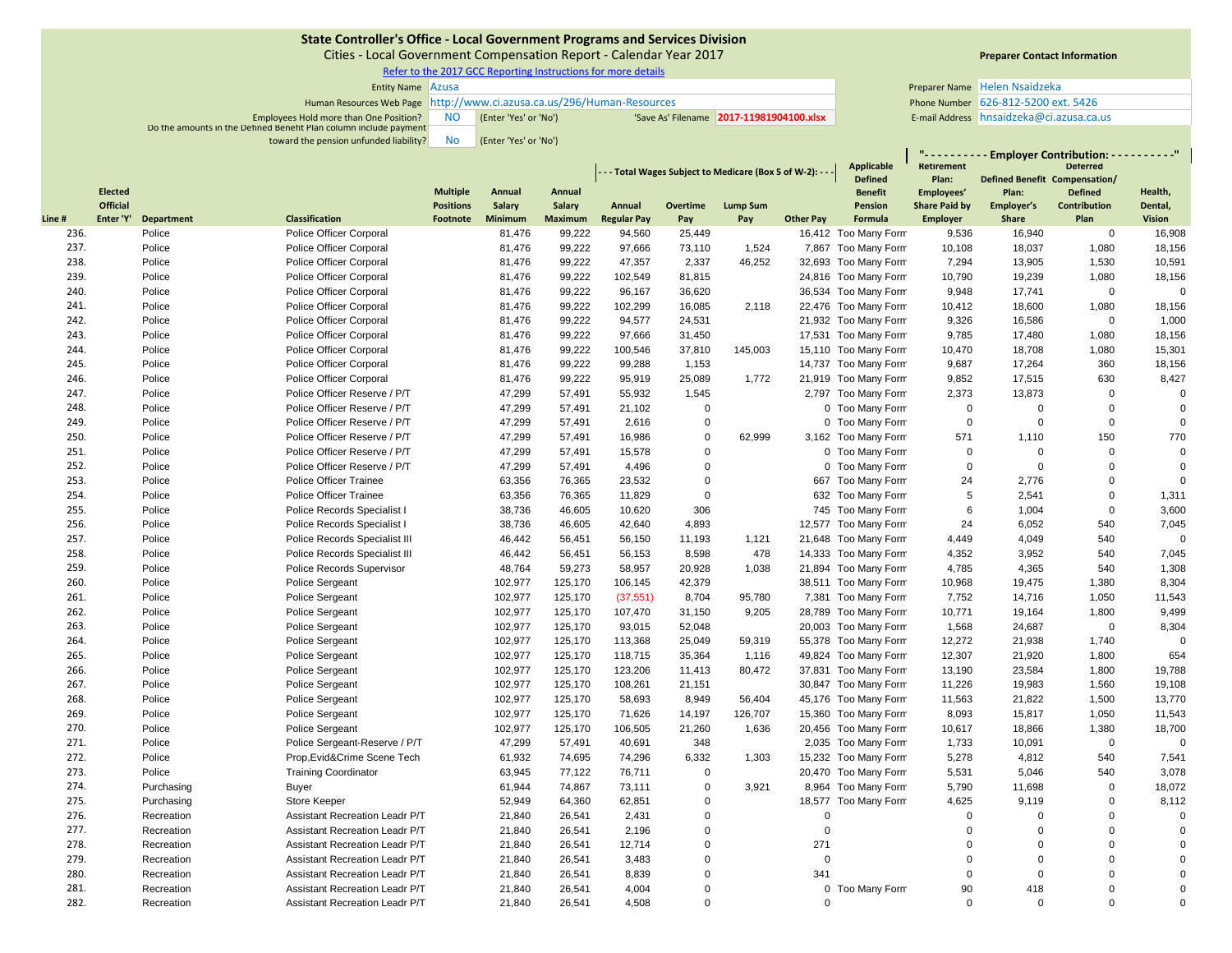Cities ‐ Local Government Compensation Report ‐ Calendar Year 2017

Refer to the 2017 GCC Reporting Instructions for more details

| <b>Entity Name</b> Azusa                                               |    |                       |  | Preparer Name Helen Nsaidzeka           |                                       |
|------------------------------------------------------------------------|----|-----------------------|--|-----------------------------------------|---------------------------------------|
| Human Resources Web Page http://www.ci.azusa.ca.us/296/Human-Resources |    |                       |  | Phone Number 626-812-5200 ext. 5426     |                                       |
| <b>Employees Hold more than One Position?</b>                          | NC | (Enter 'Yes' or 'No') |  | Save As' Filename 2017-11981904100.xlsx | E-mail Address hnsaidzeka@ci.azusa.ca |
| Do the amounts in the Defined Benefit Plan column include payment      |    |                       |  |                                         |                                       |
| toward the pension unfunded liability?                                 | Nc | (Enter 'Yes' or 'No') |  |                                         |                                       |

# **Preparer Contact Information**

**" ‐ ‐ ‐ ‐ ‐ ‐ ‐ ‐ ‐ ‐ Employer Contribution: ‐ ‐ ‐ ‐ ‐ ‐ ‐ ‐ ‐ ‐"**

|        |                 |                   |                                |                                     |               |         | - - Total Wages Subject to Medicare (Box 5 of W-2): - - |             |                 | Applicable       | Retirement                |                                    | <b>Deterred</b><br>Defined Benefit Compensation/ |                                |               |
|--------|-----------------|-------------------|--------------------------------|-------------------------------------|---------------|---------|---------------------------------------------------------|-------------|-----------------|------------------|---------------------------|------------------------------------|--------------------------------------------------|--------------------------------|---------------|
|        | <b>Elected</b>  |                   |                                |                                     | <b>Annual</b> | Annual  |                                                         |             |                 |                  | <b>Defined</b>            | Plan:                              |                                                  |                                | Health,       |
|        | <b>Official</b> |                   |                                | <b>Multiple</b><br><b>Positions</b> | Salary        | Salary  | Annual                                                  | Overtime    | <b>Lump Sum</b> |                  | <b>Benefit</b><br>Pension | Employees'<br><b>Share Paid by</b> | Plan:<br>Employer's                              | <b>Defined</b><br>Contribution | Dental,       |
| Line # | Enter 'Y'       | <b>Department</b> | <b>Classification</b>          | Footnote                            | Minimum       | Maximum | <b>Regular Pay</b>                                      | Pay         | Pay             | <b>Other Pay</b> | Formula                   | Employer                           | Share                                            | Plan                           | <b>Vision</b> |
| 283.   |                 | Recreation        | Assistant Recreation Leadr P/T |                                     | 21,840        | 26,541  | 3,586                                                   | 0           |                 | $\Omega$         |                           | 0                                  | 0                                                | 0                              | $\Omega$      |
| 284.   |                 | Recreation        | Assistant Recreation Leadr P/T |                                     | 21,840        | 26,541  | 4,374                                                   | $\Omega$    |                 | $\mathbf 0$      |                           | $\Omega$                           | $\mathbf 0$                                      | $\Omega$                       | $\Omega$      |
| 285.   |                 | Recreation        | Assistant Recreation Leadr P/T |                                     | 21,840        | 26,541  | 6,252                                                   | $\Omega$    |                 | 78               |                           | $\Omega$                           | $\Omega$                                         | $\Omega$                       | $\Omega$      |
| 286.   |                 | Recreation        | Assistant Recreation Leadr P/T |                                     | 21,840        | 26,541  | 4,280                                                   | $\Omega$    |                 | $\Omega$         |                           | $\Omega$                           | $\Omega$                                         | $\Omega$                       |               |
| 287.   |                 | Recreation        | Assistant Recreation Leadr P/T |                                     | 21,840        | 26,541  | 5,007                                                   | $\Omega$    |                 | $\Omega$         |                           | $\Omega$                           | $\Omega$                                         | $\Omega$                       |               |
| 288.   |                 | Recreation        | Assistant Recreation Leadr P/T |                                     | 21,840        | 26,541  | 2,130                                                   | $\Omega$    |                 | $\Omega$         |                           | $\Omega$                           | $\Omega$                                         | $\Omega$                       |               |
| 289.   |                 | Recreation        | Assistant Recreation Leadr P/T |                                     | 21,840        | 26,541  | $\mathbf 0$                                             | $\Omega$    |                 | 63               |                           | $\Omega$                           | $\Omega$                                         | $\Omega$                       |               |
| 290.   |                 | Recreation        | Assistant Recreation Leadr P/T |                                     | 21,840        | 26,541  | 298                                                     | $\Omega$    |                 | $\Omega$         |                           | $\Omega$                           | $\Omega$                                         | $\Omega$                       |               |
| 291.   |                 | Recreation        | Assistant Recreation Leadr P/T |                                     | 21,840        | 26,541  | 5,608                                                   | $\Omega$    |                 | 67               |                           | $\Omega$                           | $\Omega$                                         | $\Omega$                       | $\sqrt{2}$    |
| 292.   |                 | Recreation        | Assistant Recreation Leadr P/T |                                     | 21,840        | 26,541  | 4,250                                                   | $\Omega$    |                 | 173              |                           | $\Omega$                           | $\Omega$                                         | $\Omega$                       |               |
| 293.   |                 | Recreation        | Assistant Recreation Leadr P/T |                                     | 21,840        | 26,541  | 2,447                                                   | $\Omega$    |                 | $\Omega$         |                           | $\Omega$                           | $\Omega$                                         | $\Omega$                       | $\sqrt{2}$    |
| 294.   |                 | Recreation        | Assistant Recreation Leadr P/T |                                     | 21,840        | 26,541  | 528                                                     | $\Omega$    |                 | $\Omega$         |                           | $\Omega$                           | 0                                                | $\Omega$                       |               |
| 295.   |                 | Recreation        | Assistant Recreation Leadr P/T |                                     | 21,840        | 26,541  | 808                                                     | $\Omega$    |                 | $\Omega$         |                           | $\Omega$                           | $\Omega$                                         | $\Omega$                       | $\Omega$      |
| 296.   |                 | Recreation        | Assistant Recreation Leadr P/T |                                     | 21,840        | 26,541  | 2,262                                                   | $\Omega$    |                 | $\Omega$         |                           | $\Omega$                           | 0                                                | $\Omega$                       |               |
| 297.   |                 | Recreation        | Assistant Recreation Leadr P/T |                                     | 21,840        | 26,541  | 3,663                                                   | $\Omega$    |                 | $\Omega$         |                           | $\Omega$                           | $\Omega$                                         | $\Omega$                       | $\Omega$      |
| 298.   |                 | Recreation        | Assistant Recreation Leadr P/T |                                     | 21,840        | 26,541  | 302                                                     | $\Omega$    |                 | $\Omega$         |                           | $\Omega$                           | $\Omega$                                         | $\Omega$                       | $\sqrt{ }$    |
| 299.   |                 | Recreation        | Assistant Recreation Leadr P/T |                                     | 21,840        | 26,541  | 11,577                                                  | $\Omega$    |                 | $\Omega$         |                           | $\Omega$                           | $\Omega$                                         | $\Omega$                       |               |
| 300.   |                 | Recreation        | Assistant Recreation Leadr P/T |                                     | 21,840        | 26,541  | 2,610                                                   | $\Omega$    |                 | 47               |                           | $\Omega$                           | $\Omega$                                         | $\Omega$                       | $\sqrt{2}$    |
| 301.   |                 | Recreation        | Assistant Recreation Leadr P/T |                                     | 21,840        | 26,541  | 2,447                                                   | $\mathbf 0$ |                 | 51               |                           | $\Omega$                           | $\Omega$                                         | $\Omega$                       |               |
| 302.   |                 | Recreation        | Assistant Recreation Leadr P/T |                                     | 21,840        | 26,541  | 6,672                                                   | $\Omega$    |                 | $\Omega$         |                           | $\Omega$                           | $\Omega$                                         | $\Omega$                       | $\sqrt{2}$    |
| 303.   |                 | Recreation        | Assistant Recreation Leadr P/T |                                     | 21,840        | 26,541  | 2,216                                                   | $\Omega$    |                 | $\Omega$         |                           | $\Omega$                           | $\Omega$                                         | $\Omega$                       |               |
| 304.   |                 | Recreation        | Assistant Recreation Leadr P/T |                                     | 21,840        | 26,541  | 8,243                                                   | $\Omega$    |                 | 204              |                           | $\Omega$                           | $\Omega$                                         | $\Omega$                       | $\Omega$      |
| 305.   |                 | Recreation        | Assistant Recreation Leadr P/T |                                     | 21,840        | 26,541  | 1,546                                                   | $\mathbf 0$ |                 | $\Omega$         |                           | $\Omega$                           | $\Omega$                                         | $\Omega$                       |               |
| 306.   |                 | Recreation        | Assistant Recreation Leadr P/T |                                     | 21,840        | 26,541  | 2,800                                                   | $\Omega$    |                 | $\Omega$         |                           | $\Omega$                           | $\Omega$                                         | $\Omega$                       |               |
| 307.   |                 | Recreation        | Assistant Recreation Leadr P/T |                                     | 21,840        | 26,541  | 2,864                                                   | $\Omega$    |                 |                  |                           | $\Omega$                           | $\Omega$                                         | $\Omega$                       |               |
| 308.   |                 | Recreation        | Assistant Recreation Leadr P/T |                                     | 21,840        | 26,541  | 7,649                                                   | $\Omega$    |                 | $\Omega$         |                           | $\Omega$                           | $\Omega$                                         | $\Omega$                       | $\Omega$      |
| 309.   |                 | Recreation        | Assistant Recreation Leadr P/T |                                     | 21,840        | 26,541  | 793                                                     | $\Omega$    |                 | $\Omega$         |                           | $\Omega$                           | $\Omega$                                         | $\Omega$                       | $\Omega$      |
| 310.   |                 | Recreation        | Assistant Recreation Leadr P/T |                                     | 21,840        | 26,541  | 9,729                                                   | $\Omega$    |                 | $\Omega$         |                           | $\Omega$                           | $\Omega$                                         | $\Omega$                       | $\Omega$      |
| 311.   |                 | Recreation        | Assistant Recreation Leadr P/T |                                     | 21,840        | 26,541  | 12,993                                                  | 61          |                 | (0)              |                           | $\Omega$                           | $\Omega$                                         | $\Omega$                       | $\Omega$      |
| 312.   |                 | Recreation        | Assistant Recreation Leadr P/T |                                     | 21,840        | 26,541  | 4,592                                                   | $\Omega$    |                 | $\Omega$         |                           | $\Omega$                           | $\Omega$                                         | $\Omega$                       | $\Omega$      |
| 313.   |                 | Recreation        | Assistant Recreation Leadr P/T |                                     | 21,840        | 26,541  | 11,406                                                  | $\Omega$    |                 |                  |                           | $\Omega$                           | $\Omega$                                         | $\Omega$                       |               |
| 314.   |                 | Recreation        | Assistant Recreation Leadr P/T |                                     | 21,840        | 26,541  | 4,017                                                   | $\Omega$    |                 |                  |                           | $\Omega$                           | $\Omega$                                         | $\Omega$                       |               |
| 315.   |                 | Recreation        | Assistant Recreation Leadr P/T |                                     | 21,840        | 26,541  | 8,786                                                   | $\Omega$    |                 |                  |                           | $\Omega$                           | $\Omega$                                         | $\Omega$                       | $\Omega$      |
| 316.   |                 | Recreation        | Assistant Recreation Leadr P/T |                                     | 21,840        | 26,541  | 1,661                                                   | $\Omega$    |                 | $\Omega$         |                           | $\Omega$                           | $\Omega$                                         | $\Omega$                       |               |
| 317.   |                 | Recreation        | Assistant Recreation Leadr P/T |                                     | 21,840        | 26,541  | 1,412                                                   | $\Omega$    |                 | $\Omega$         |                           | $\Omega$                           | $\Omega$                                         | $\Omega$                       | $\sqrt{ }$    |
| 318.   |                 | Recreation        | Custodian / Part-Time          |                                     | 25,189        | 30,597  | 20,720                                                  | $\mathbf 0$ |                 |                  | 403 Too Many Form         | 447                                | 2,818                                            | $\Omega$                       | $\Omega$      |
| 319.   |                 | Recreation        | Dir Of Recreation&Family Svc   |                                     | 167,049       | 167,049 | 162,460                                                 | $\Omega$    | 33,189          |                  | 69,380 Too Many Form      | 12,992                             | 38,083                                           | 2,160                          | $\Omega$      |
| 320.   |                 | Recreation        | Instructor Guard / Part-Time   |                                     | 23,670        | 28,766  | 1,594                                                   | $\Omega$    |                 | $\Omega$         |                           | $\Omega$                           | $\Omega$                                         | $\Omega$                       |               |
| 321.   |                 | Recreation        | Instructor Guard / Part-Time   |                                     | 23,670        | 28,766  | 2,591                                                   | $\Omega$    |                 | $\Omega$         |                           | $\Omega$                           | $\Omega$                                         | $\Omega$                       |               |
| 322.   |                 | Recreation        | Instructor Guard / Part-Time   |                                     | 23,670        | 28,766  | 2.212                                                   | $\Omega$    |                 |                  |                           | $\Omega$                           | $\Omega$                                         | $\Omega$                       |               |
| 323.   |                 | Recreation        | Instructor Guard / Part-Time   |                                     | 23,670        | 28,766  | 2,321                                                   | $\Omega$    |                 | $\Omega$         |                           | $\Omega$                           | $\Omega$                                         | $\Omega$                       | $\Omega$      |
| 324.   |                 | Recreation        | Instructor Guard / Part-Time   |                                     | 23,670        | 28,766  | 4,372                                                   | $\Omega$    |                 | $\Omega$         |                           | $\Omega$                           | $\Omega$                                         | $\Omega$                       | $\Omega$      |
| 325.   |                 | Recreation        | Instructor Guard / Part-Time   |                                     | 23,670        | 28,766  | 3,087                                                   | $\Omega$    |                 | 199              |                           | $\Omega$                           | $\Omega$                                         | $\Omega$                       |               |
| 326.   |                 | Recreation        | Instructor Guard / Part-Time   |                                     | 23,670        | 28,766  | 3,653                                                   | $\Omega$    |                 | 48               |                           | $\Omega$                           | $\Omega$                                         | $\Omega$                       |               |
| 327.   |                 | Recreation        | Instructor Guard / Part-Time   |                                     | 23,670        | 28,766  | 3,230                                                   | $\Omega$    |                 | 87               |                           |                                    | $\Omega$                                         | $\Omega$                       |               |
| 328.   |                 | Recreation        | Instructor Guard / Part-Time   |                                     | 23,670        | 28,766  | 2,108                                                   | $\Omega$    |                 | $\Omega$         |                           |                                    | $\Omega$                                         | $\Omega$                       | $\Omega$      |
| 329.   |                 | Recreation        | Instructor Guard / Part-Time   |                                     | 23,670        | 28,766  | 3.814                                                   | $\Omega$    |                 | 233              |                           |                                    | $\Omega$                                         | $\Omega$                       | $\Omega$      |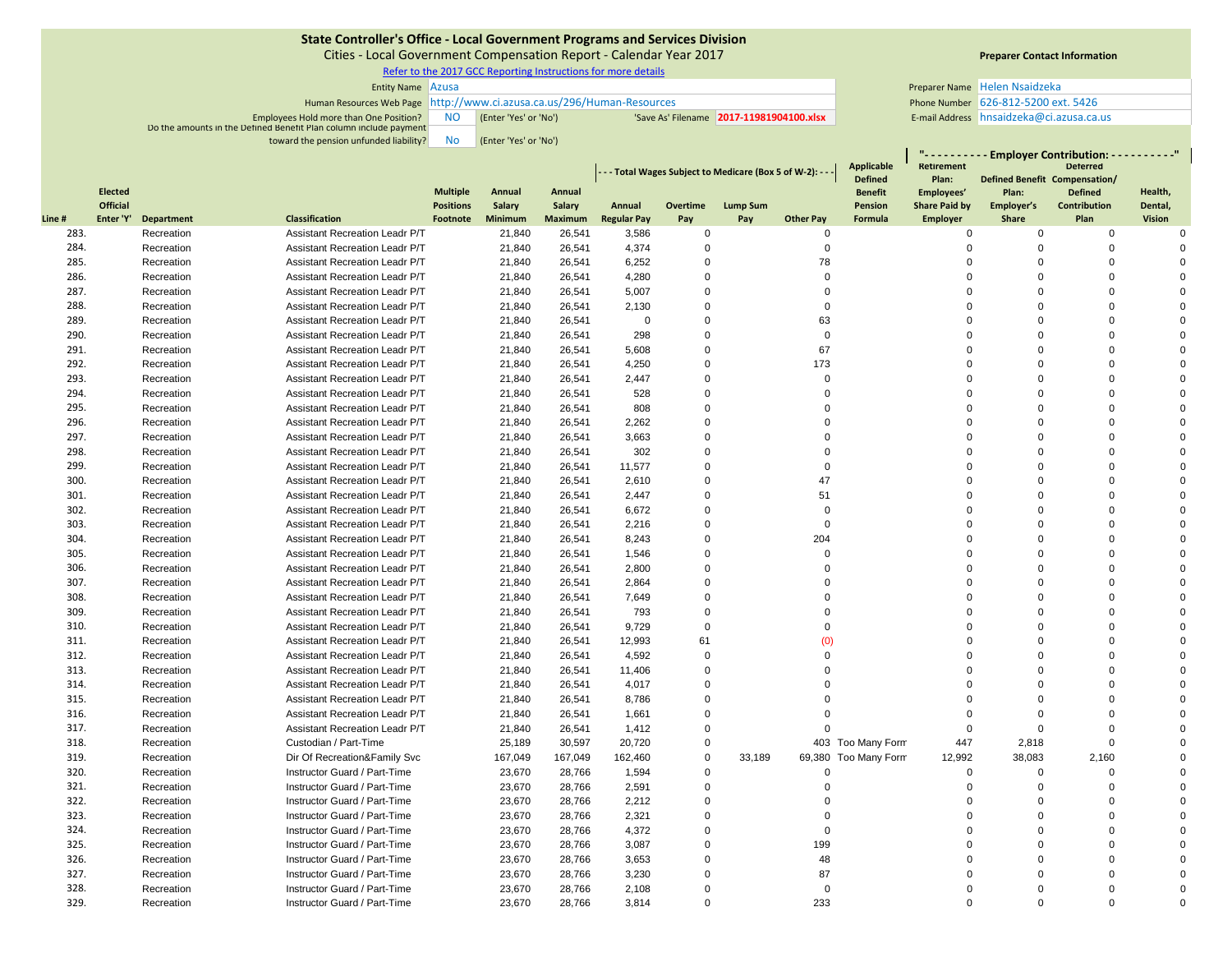Cities ‐ Local Government Compensation Report ‐ Calendar Year 2017

Refer to the 2017 GCC Reporting Instructions for more details

| <b>Entity Name Azusa</b>                                               |      |                       |  | Preparer Name Helen Nsaidzeka           |                                       |
|------------------------------------------------------------------------|------|-----------------------|--|-----------------------------------------|---------------------------------------|
| Human Resources Web Page http://www.ci.azusa.ca.us/296/Human-Resources |      |                       |  | Phone Number 626-812-5200 ext. 5426     |                                       |
| Employees Hold more than One Position?                                 | - NC | (Enter 'Yes' or 'No') |  | Save As' Filename 2017-11981904100.xlsx | E-mail Address hnsaidzeka@ci.azusa.ca |
| Do the amounts in the Defined Benefit Plan column include payment      |      |                       |  |                                         |                                       |
| toward the pension unfunded liability?                                 | No   | (Enter 'Yes' or 'No') |  |                                         |                                       |

# **Preparer Contact Information**

E-mail Address hnsaidzeka@ci.azusa.ca.us

|              |                 |                          |                                                                |                                     |                  |                  |                    |                      | - - Total Wages Subject to Medicare (Box 5 of W-2): - - - |                  | <b>Applicable</b>         | - Employer Contribution: - - - - - - - - - "<br><b>Retirement</b><br><b>Deterred</b> |                               |                                |                    |          |
|--------------|-----------------|--------------------------|----------------------------------------------------------------|-------------------------------------|------------------|------------------|--------------------|----------------------|-----------------------------------------------------------|------------------|---------------------------|--------------------------------------------------------------------------------------|-------------------------------|--------------------------------|--------------------|----------|
|              | <b>Elected</b>  |                          |                                                                |                                     |                  |                  |                    |                      |                                                           |                  | <b>Defined</b>            | Plan:                                                                                | Defined Benefit Compensation/ |                                |                    |          |
|              | <b>Official</b> |                          |                                                                | <b>Multiple</b><br><b>Positions</b> | Annual<br>Salary | Annual<br>Salary | Annual             | Overtime             | <b>Lump Sum</b>                                           |                  | <b>Benefit</b><br>Pension | Employees'<br><b>Share Paid by</b>                                                   | Plan:<br>Employer's           | <b>Defined</b><br>Contribution | Health,<br>Dental, |          |
| Line #       | Enter 'Y'       | <b>Department</b>        | <b>Classification</b>                                          | Footnote                            | Minimum          | Maximum          | <b>Regular Pay</b> | Pay                  | Pay                                                       | <b>Other Pay</b> | Formula                   | <b>Employer</b>                                                                      | Share                         | Plan                           | Vision             |          |
| 330.         |                 | Recreation               | Instructor Guard / Part-Time                                   |                                     | 23,670           | 28,766           | 4,966              | 0                    |                                                           | 68               |                           | $\mathbf 0$                                                                          | $\mathbf 0$                   | $\mathbf 0$                    |                    | $\Omega$ |
| 331.         |                 | Recreation               | Lifeguard / Part-Time                                          |                                     | 21,840           | 26,541           | 2,483              | $\Omega$             |                                                           | $\Omega$         |                           | $\Omega$                                                                             | 0                             | $\Omega$                       |                    |          |
| 332.         |                 | Recreation               | Lifeguard / Part-Time                                          |                                     | 21,840           | 26,541           | 2,608              | $\Omega$             |                                                           | $\Omega$         |                           | $\Omega$                                                                             | $\Omega$                      | $\Omega$                       |                    |          |
| 333.         |                 | Recreation               | Lifequard / Part-Time                                          |                                     | 21,840           | 26,541           | 2,785              | $\Omega$             |                                                           | $\Omega$         |                           | $\Omega$                                                                             | $\Omega$                      | $\Omega$                       |                    |          |
| 334.         |                 | Recreation               | Lifequard / Part-Time                                          |                                     | 21,840           | 26,541           | 2,802              | $\Omega$             |                                                           | $\Omega$         |                           | $\Omega$                                                                             | $\Omega$                      | $\Omega$                       |                    | $\Omega$ |
| 335.         |                 | Recreation               | Lifeguard / Part-Time                                          |                                     | 21,840           | 26,541           | 3,480              | $\Omega$             |                                                           | $\Omega$         |                           | $\Omega$                                                                             | $\Omega$                      | $\Omega$                       |                    |          |
| 336.         |                 | Recreation               | Lifeguard / Part-Time                                          |                                     | 21,840           | 26,541           | 793                | $\Omega$             |                                                           | $\Omega$         |                           | $\Omega$                                                                             | $\Omega$                      | $\Omega$                       |                    |          |
| 337.         |                 | Recreation               | Lifeguard / Part-Time                                          |                                     | 21,840           | 26,541           | 2,614              | $\Omega$             |                                                           | $\Omega$         |                           | $\Omega$                                                                             | $\Omega$                      | $\Omega$                       |                    |          |
| 338.         |                 | Recreation               | Lifeguard / Part-Time                                          |                                     | 21,840           | 26,541           | 30                 | $\Omega$             |                                                           | $\Omega$         |                           | $\Omega$                                                                             | $\Omega$                      | $\Omega$                       |                    | $\Omega$ |
| 339.         |                 | Recreation               | Lifeguard / Part-Time                                          |                                     | 21,840           | 26,541           | 276                | $\Omega$             |                                                           | $\Omega$         |                           | $\Omega$                                                                             | $\Omega$                      | $\Omega$                       |                    |          |
| 340.         |                 | Recreation               | Lifeguard / Part-Time                                          |                                     | 21,840           | 26,541           | 2,706              | $\Omega$             |                                                           | $\Omega$         |                           | $\Omega$                                                                             | $\Omega$                      | $\Omega$                       |                    | $\Omega$ |
| 341.         |                 | Recreation               | Lifeguard / Part-Time                                          |                                     | 21,840           | 26,541           | 2,831              | $\Omega$             |                                                           | $\Omega$         |                           | $\Omega$                                                                             | $\Omega$                      | $\Omega$                       |                    |          |
| 342.         |                 | Recreation               | Lifequard / Part-Time                                          |                                     | 21,840           | 26,541           | 2,451              | $\Omega$             |                                                           | $\Omega$         |                           | $\Omega$                                                                             | $\Omega$                      | $\Omega$                       |                    |          |
| 343.         |                 | Recreation               | Lifequard / Part-Time                                          |                                     | 21,840           | 26,541           | 1,599              | $\Omega$             |                                                           | $\Omega$         |                           | $\Omega$                                                                             | $\Omega$                      | $\Omega$                       |                    | $\Omega$ |
| 344.         |                 | Recreation               | Lifequard / Part-Time                                          |                                     | 21,840           | 26,541           | 2,952              | $\Omega$             |                                                           | $\Omega$         |                           | $\Omega$                                                                             | $\Omega$                      | $\Omega$                       |                    |          |
| 345.         |                 | Recreation               | Lifeguard / Part-Time                                          |                                     | 21,840           | 26,541           | 1,820              | $\Omega$             |                                                           | $\Omega$         |                           | $\Omega$                                                                             | $\Omega$                      | $\Omega$                       |                    |          |
| 346.         |                 | Recreation               | Lifeguard / Part-Time                                          |                                     | 21,840           | 26,541           | 7,276              | $\mathbf 0$          |                                                           | $\Omega$         |                           | $\Omega$                                                                             | $\Omega$                      | $\Omega$                       |                    |          |
| 347.         |                 | Recreation               | Lifeguard / Part-Time                                          |                                     | 21,840           | 26,541           | 1,588              | $\Omega$             |                                                           | $\Omega$         |                           | $\Omega$                                                                             | $\Omega$                      | $\Omega$                       |                    | $\Omega$ |
| 348.         |                 | Recreation               | Park Ambassador                                                |                                     | 23,504           | 28,600           | 6,832              | $\Omega$             |                                                           | 52               |                           | $\Omega$                                                                             | $\Omega$                      | $\Omega$                       |                    |          |
| 349.         |                 | Recreation               | Park Ambassador                                                |                                     | 23,504           | 28,600           | 7,413              | $\Omega$             |                                                           | $\Omega$         |                           | $\Omega$                                                                             | $\Omega$                      | $\Omega$                       |                    |          |
| 350.         |                 | Recreation               | Park Ambassador                                                |                                     | 23,504           | 28,600           | 1,341              | $\Omega$             |                                                           | $\Omega$         |                           | $\Omega$                                                                             | $\Omega$                      | $\Omega$                       |                    | $\Omega$ |
| 351.         |                 | Recreation               | Park Ambassador                                                |                                     | 23,504           | 28,600           | 2,991              | $\Omega$             |                                                           | $\Omega$         |                           | $\Omega$                                                                             | $\Omega$                      | $\Omega$                       |                    |          |
| 352.         |                 | Recreation               | Park Ambassador                                                |                                     | 23,504           | 28,600           | 7,543              | $\Omega$             |                                                           | $\Omega$         |                           | $\Omega$                                                                             | $\Omega$                      | $\Omega$                       |                    | $\Omega$ |
| 353.         |                 | Recreation               | Park Ambassador                                                |                                     | 23,504           | 28,600           | 190                | $\mathbf 0$          |                                                           | $\Omega$         |                           | $\Omega$                                                                             | $\Omega$                      | $\Omega$                       |                    |          |
| 354.         |                 | Recreation               | Park Ambassador                                                |                                     | 23,504           | 28,600           | 3,032              | $\Omega$             |                                                           | $\Omega$         |                           | $\Omega$                                                                             | $\Omega$                      | $\Omega$                       |                    | $\Omega$ |
| 355.         |                 | Recreation               | Park Ambassador                                                |                                     | 23,504           | 28,600           | 2,342              | $\mathbf 0$          |                                                           | $\Omega$         |                           | $\mathbf 0$                                                                          | $\mathbf 0$                   | $\Omega$                       |                    | $\Omega$ |
| 356.         |                 | Recreation               | Pool Manager / Part-Time                                       |                                     | 31,387           | 38,106           | 15,056             | $\mathbf 0$          |                                                           |                  | 0 Too Many Form           | 318                                                                                  | 2,083                         | $\Omega$                       |                    | $\Omega$ |
| 357.         |                 | Recreation               | <b>Recreation Coordinator</b>                                  |                                     | 42,646           | 51,836           | 51,560             | 870                  | 2,355                                                     |                  | 1,685 Too Many Form       | 4,063                                                                                | 3,656                         | 540                            | 16,152             |          |
| 358.         |                 | Recreation               | Recreation Leader / Part-Time                                  |                                     | 24,586           | 29,890           | 60                 | $\mathbf 0$          |                                                           | $\Omega$         |                           | $\Omega$                                                                             | $\Omega$                      | $\Omega$                       |                    |          |
| 359.         |                 | Recreation               | Recreation Leader / Part-Time                                  |                                     | 24,586           | 29,890           | 3,964              | $\Omega$             |                                                           |                  | 198 Too Many Form         | $\Omega$                                                                             | $\Omega$                      | $\Omega$                       |                    |          |
| 360.         |                 | Recreation               | Recreation Leader / Part-Time                                  |                                     | 24,586           | 29,890           | 548                | $\Omega$             |                                                           | 6                |                           | $\Omega$                                                                             | $\Omega$                      | $\Omega$                       |                    |          |
| 361.         |                 | Recreation               | Recreation Leader / Part-Time                                  |                                     | 24,586           | 29,890           | 9,185              | $\Omega$             |                                                           | 333              |                           | $\mathbf 0$                                                                          | $\Omega$                      | $\Omega$                       |                    | $\Omega$ |
| 362.         |                 | Recreation               | Recreation Leader / Part-Time                                  |                                     | 24,586           | 29,890           | 9,863              | $\mathbf 0$          |                                                           | 63               |                           | $\Omega$                                                                             | $\Omega$                      | $\Omega$                       |                    |          |
| 363.         |                 | Recreation               | Recreation Leader / Part-Time                                  |                                     | 24,586           | 29,890           | 2,949              | $\Omega$             |                                                           |                  | 30 Too Many Form          | 68                                                                                   | 391                           | $\Omega$                       |                    |          |
| 364.         |                 | Recreation               | Recreation Leader / Part-Time                                  |                                     | 24,586           | 29,890           | 10,581             | $\mathbf 0$          |                                                           |                  | 0 Too Many Form           | 235                                                                                  | 1,363                         | $\Omega$<br>$\Omega$           |                    |          |
| 365.         |                 | Recreation               | Recreation Leader / Part-Time                                  |                                     | 24,586           | 29,890           | 10,736             | $\Omega$             |                                                           |                  | 360 Too Many Form         | 237                                                                                  | 1,511                         | $\Omega$                       |                    | $\Omega$ |
| 366.<br>367. |                 | Recreation               | Recreation Leader / Part-Time                                  |                                     | 24,586           | 29,890           | 3,875              | $\Omega$<br>$\Omega$ |                                                           | $\Omega$         |                           | $\mathbf 0$                                                                          | $\mathbf 0$                   | $\Omega$                       |                    |          |
| 368.         |                 | Recreation               | Recreation Leader / Part-Time                                  |                                     | 24,586           | 29,890           | 19,339             |                      |                                                           | $\Omega$         | 0 Too Many Form           | 411                                                                                  | 2,594                         | $\Omega$                       |                    |          |
|              |                 | Recreation               | Recreation Leader / Part-Time                                  |                                     | 24,586           | 29,890           | 10,957             | $\Omega$<br>$\Omega$ |                                                           |                  |                           | $\Omega$<br>$\Omega$                                                                 | $\Omega$                      | $\Omega$                       |                    |          |
| 369.         |                 | Recreation               | Recreation Leader / Part-Time                                  |                                     | 24,586           | 29,890           | 225                | $\Omega$             |                                                           | 49<br>$\Omega$   |                           | $\Omega$                                                                             | $\Omega$<br>$\Omega$          | $\Omega$                       |                    |          |
| 370.<br>371. |                 | Recreation<br>Recreation | Recreation Leader / Part-Time<br>Recreation Leader / Part-Time |                                     | 24,586           | 29,890           | 3,251<br>3,581     | $\mathbf 0$          |                                                           | $\Omega$         |                           | $\Omega$                                                                             | $\mathbf 0$                   | $\Omega$                       |                    |          |
| 372.         |                 | Recreation               | Recreation Leader / Part-Time                                  |                                     | 24,586<br>24,586 | 29,890           | 3,950              | $\Omega$             |                                                           |                  | 0 Too Many Form           | 84                                                                                   | 455                           | $\Omega$                       |                    | $\Omega$ |
| 373.         |                 |                          | Recreation Leader / Part-Time                                  |                                     | 24,586           | 29,890<br>29,890 | 11,545             | $\Omega$             |                                                           | $\Omega$         |                           | $\mathbf 0$                                                                          | $\mathbf 0$                   | $\Omega$                       |                    |          |
| 374.         |                 | Recreation<br>Recreation | Recreation Leader / Part-Time                                  |                                     | 24,586           | 29,890           | 23,685             | $\Omega$             |                                                           |                  | 209 Too Many Form         | 496                                                                                  | 3,092                         | $\Omega$                       |                    | $\Omega$ |
| 375.         |                 | Recreation               | Recreation Leader / Part-Time                                  |                                     | 24,586           | 29,890           | 10,518             | $\Omega$             |                                                           | $\Omega$         |                           | $\Omega$                                                                             | $\Omega$                      | $\Omega$                       |                    | $\Omega$ |
| 376.         |                 | Recreation               | Recreation Leader / Part-Time                                  |                                     | 24.586           | 29.890           | 12.956             | $\Omega$             |                                                           | $\Omega$         |                           | $\Omega$                                                                             | $\Omega$                      |                                |                    | $\Omega$ |
|              |                 |                          |                                                                |                                     |                  |                  |                    |                      |                                                           |                  |                           |                                                                                      |                               |                                |                    |          |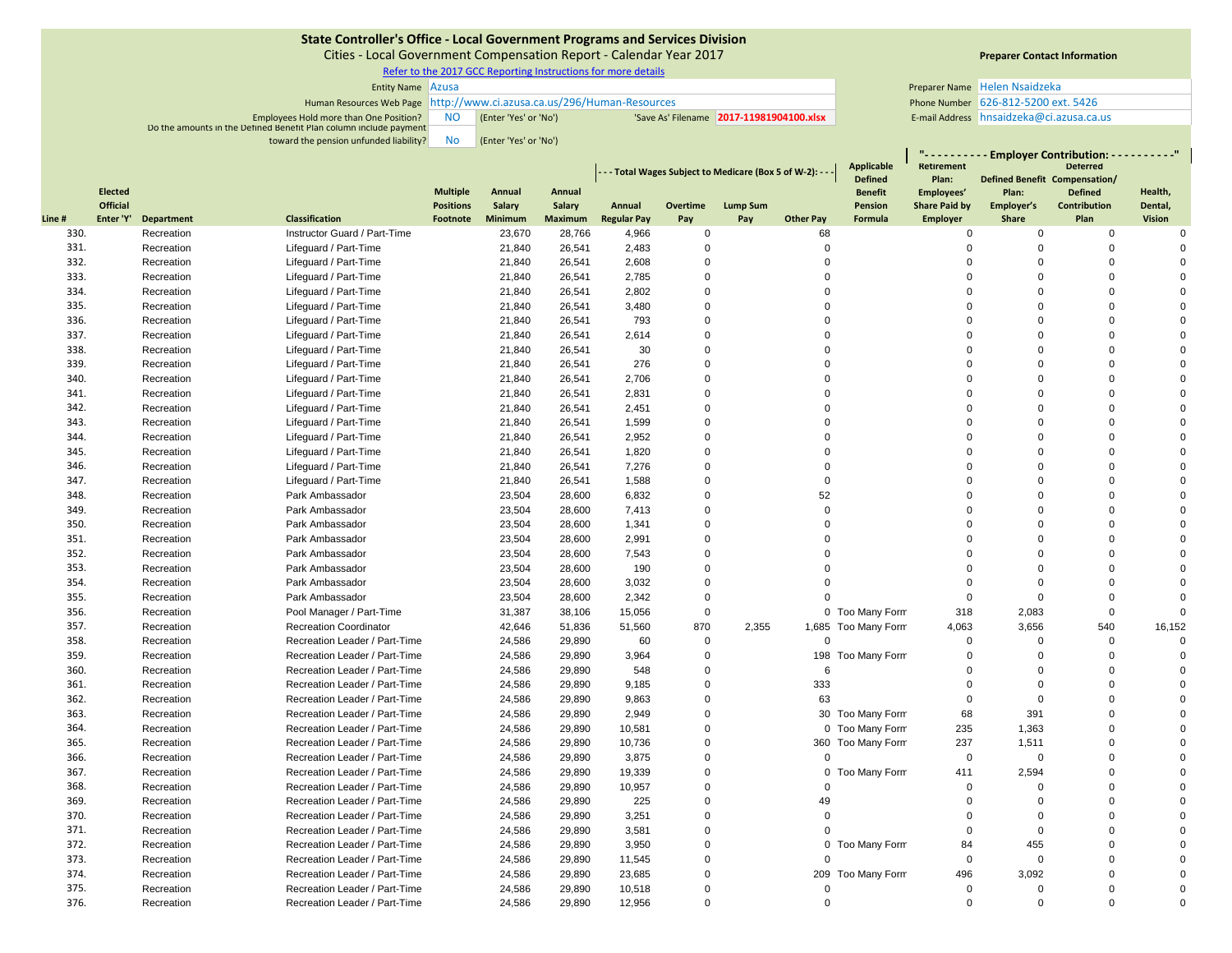Cities ‐ Local Government Compensation Report ‐ Calendar Year 2017

Refer to the 2017 GCC Reporting Instructions for more details

| <b>Entity Name Azusa</b>                                               |    |                       |  | Preparer Name Helen Nsaidzeka           |                                       |
|------------------------------------------------------------------------|----|-----------------------|--|-----------------------------------------|---------------------------------------|
| Human Resources Web Page http://www.ci.azusa.ca.us/296/Human-Resources |    |                       |  | Phone Number 626-812-5200 ext. 5426     |                                       |
| Employees Hold more than One Position?                                 |    | (Enter 'Yes' or 'No') |  | Save As' Filename 2017-11981904100.xlsx | E-mail Address hnsaidzeka@ci.azusa.ca |
| Do the amounts in the Defined Benefit Plan column include payment      |    |                       |  |                                         |                                       |
| toward the pension unfunded liability?                                 | No | (Enter 'Yes' or 'No') |  |                                         |                                       |

# **Preparer Contact Information**

E-mail Address hnsaidzeka@ci.azusa.ca.us

**"**

|       |                 |                           |                                     | - - - Total Wages Subject to Medicare (Box 5 of W-2): - - - |         |                |                    |                         |                 | <b>Applicable</b> | - Employer Contribution: - - - - - - - - - "<br><b>Deterred</b><br><b>Retirement</b><br>Defined Benefit Compensation/ |                      |                      |                         |                         |
|-------|-----------------|---------------------------|-------------------------------------|-------------------------------------------------------------|---------|----------------|--------------------|-------------------------|-----------------|-------------------|-----------------------------------------------------------------------------------------------------------------------|----------------------|----------------------|-------------------------|-------------------------|
|       | <b>Elected</b>  |                           |                                     | <b>Multiple</b>                                             | Annual  | Annual         |                    |                         |                 |                   | <b>Defined</b><br><b>Benefit</b>                                                                                      | Plan:<br>Employees'  | Plan:                | <b>Defined</b>          | Health,                 |
|       | <b>Official</b> |                           |                                     | <b>Positions</b>                                            | Salary  | <b>Salary</b>  | Annual             | Overtime                | <b>Lump Sum</b> |                   | Pension                                                                                                               | <b>Share Paid by</b> | Employer's           | Contribution            | Dental,                 |
| Line# | Enter 'Y'       | <b>Department</b>         | <b>Classification</b>               | Footnote                                                    | Minimum | <b>Maximum</b> | <b>Regular Pay</b> | Pay                     | Pay             | <b>Other Pay</b>  | <b>Formula</b>                                                                                                        | <b>Employer</b>      | <b>Share</b>         | Plan                    | <b>Vision</b>           |
| 377.  |                 | Recreation                | Recreation Leader / Part-Time       |                                                             | 24,586  | 29,890         | 71                 | $\mathbf 0$             |                 |                   | 0 Too Many Form                                                                                                       | $\overline{1}$       | 12                   | $\mathbf 0$             | $\Omega$                |
| 378.  |                 | Recreation                | Recreation Leader / Part-Time       |                                                             | 24,586  | 29,890         | 503                | $\mathbf 0$             |                 |                   | 930 Too Many Form                                                                                                     | 13                   | 44                   | $\overline{0}$          | $\Omega$                |
| 379.  |                 | Recreation                | Recreation Leader / Part-Time       |                                                             | 24,586  | 29,890         | 148                | $\mathbf 0$<br>$\Omega$ |                 |                   |                                                                                                                       | $\mathbf 0$          | $\Omega$<br>$\Omega$ | $\overline{0}$          | $\Omega$<br>$\Omega$    |
| 380.  |                 | Recreation                | Recreation Leader / Part-Time       |                                                             | 24,586  | 29,890         | 12,846             |                         |                 | $\overline{0}$    |                                                                                                                       | $\pmb{0}$            |                      | $\overline{0}$          | $\Omega$                |
| 381.  |                 | Recreation                | Recreation Leader / Part-Time       |                                                             | 24,586  | 29,890         | 11,299             | $\mathbf 0$             |                 | $\Omega$          | 106 Too Many Form                                                                                                     | 250                  | 1,620                | $\mathbf 0$<br>$\Omega$ | $\Omega$                |
| 382.  |                 | Recreation                | Recreation Leader / Part-Time       |                                                             | 24,586  | 29,890         | 2,868              | $\mathbf 0$             |                 |                   |                                                                                                                       | $\mathbf 0$          | $\Omega$             |                         |                         |
| 383.  |                 | Recreation                | Recreation Leader / Part-Time       |                                                             | 24,586  | 29,890         | 11,111             | $\mathbf 0$             |                 | $\Omega$          | 576 Too Many Form                                                                                                     | 257                  | 1,747                | $\mathbf 0$             | $\Omega$                |
| 384.  |                 | Recreation                | Recreation Leader / Part-Time       |                                                             | 24,586  | 29,890         | 7,886              | $\Omega$                |                 |                   |                                                                                                                       | $\mathbf 0$          | $\Omega$             | $\mathbf 0$             | $\mathbf 0$<br>$\Omega$ |
| 385.  |                 | Recreation                | Recreation Leader / Part-Time       |                                                             | 24,586  | 29,890         | 14,030             | $\mathbf 0$             |                 |                   | 46 Too Many Form                                                                                                      | 113                  | 1,174                | $\mathbf 0$             |                         |
| 386.  |                 | Recreation                | Recreation Leader / Part-Time       |                                                             | 24,586  | 29,890         | 543                | $\mathbf 0$             |                 |                   | 0 Too Many Form                                                                                                       | 12                   | 95                   | $\mathbf 0$             | $\Omega$                |
| 387.  |                 | Recreation                | Recreation Leader / Part-Time       |                                                             | 24,586  | 29,890         | 16,163             | 72                      |                 |                   | 415 Too Many Form                                                                                                     | $\mathbf 0$          | $\mathbf 0$          | $\mathbf 0$             | $\Omega$                |
| 388.  |                 | Recreation                | <b>Recreation Superintendent</b>    |                                                             | 73,724  | 89,612         | 89,134             | $\mathbf 0$             | 3,528           |                   | 4,922 Too Many Form                                                                                                   | 6,474                | 15,138               | 1,800                   | 16,152                  |
| 389.  |                 | Recreation                | Senior Admin Tech                   |                                                             | 54,746  | 65,960         | 55,173             | 2,480                   | 1,089           |                   | 11,582 Too Many Form                                                                                                  | 4,210                | 3,793                | 540                     | 12,941                  |
| 390.  |                 | <b>Senior Center</b>      | Custodian / Part-Time               |                                                             | 25,189  | 30,597         | 11,629             | $\mathbf 0$             |                 | $\overline{0}$    |                                                                                                                       | $\mathbf 0$          | $\mathbf 0$          | $\mathbf 0$             | $\Omega$                |
| 391.  |                 | Senior Center             | Home Delivered Meal Mgr-P/T         |                                                             | 27,082  | 32,926         | 22,004             | $\Omega$                |                 |                   | 0 Too Many Form                                                                                                       | 464                  | 2,943                | $\mathbf 0$             | $\Omega$                |
| 392.  |                 | Senior Center             | Office Specialist I/Part-Time       |                                                             | 33,238  | 39,853         | 16,458             | $\mathbf 0$             |                 |                   | 1,038 Too Many Form                                                                                                   | 374                  | 2,312                | $\mathbf 0$             | $\Omega$                |
| 393.  |                 | Senior Center             | <b>Recreation Coordinator</b>       |                                                             | 42,646  | 51,836         | 24,046             | $\mathbf 0$             |                 |                   | 0 Too Many Form                                                                                                       | 608                  | 3,865                | $\overline{0}$          | 1,500                   |
| 394.  |                 | Senior Center             | <b>Recreation Supervisor</b>        |                                                             | 64,361  | 78,231         | 77,814             | $\mathbf 0$             |                 |                   | 21,217 Too Many Form                                                                                                  | 5,540                | 5,088                | 540                     | 654                     |
| 395.  |                 | <b>Senior Center</b>      | Senior Admin Tech                   |                                                             | 54,746  | 65,960         | 50,417             | $\mathbf 0$             |                 |                   | 0 Too Many Form                                                                                                       | 3,965                | 3,565                | 540                     | 16,152                  |
| 396.  |                 | Senior Center             | Site Manager P/T                    |                                                             | 25,917  | 31,512         | 15,141             | $\Omega$                |                 |                   | 849 Too Many Form                                                                                                     | 342                  | 2,122                | $\mathbf 0$             | $\mathbf 0$             |
| 397.  |                 | <b>Street Maintenance</b> | Asst Park Maint Wrk I P/T           |                                                             | 29,848  | 36,296         | 21,849             | 133                     |                 |                   | 1,805 Too Many Form                                                                                                   | 494                  | 3,123                | $\overline{0}$          | $\Omega$                |
| 398.  |                 | <b>Street Maintenance</b> | Asst Street Maint Wkr I P/T         |                                                             | 29,848  | 36,296         | 11,209             | $\mathbf 0$             |                 | $\mathbf 0$       |                                                                                                                       | $\mathbf 0$          | $\mathbf 0$          | $\mathbf 0$             | $\Omega$                |
| 399.  |                 | <b>Street Maintenance</b> | <b>Public Works Supervisor</b>      |                                                             | 69,714  | 84,738         | 84,286             | 3,744                   |                 |                   | 16,045 Too Many Form                                                                                                  | 6,231                | 9,027                | 540                     | 13,397                  |
| 400.  |                 | <b>Street Maintenance</b> | Senior Admin Tech                   |                                                             | 54,746  | 65,960         | 65,609             | 3,873                   | 3,589           |                   | 2,390 Too Many Form                                                                                                   | 4,785                | 4,393                | 540                     | 15,997                  |
| 401.  |                 | <b>Street Maintenance</b> | Senior Mgmt Analyst                 |                                                             | 65,407  | 81,759         | 74,920             | $\mathbf 0$             |                 |                   | 10,496 Too Many Form                                                                                                  | 5,315                | 4,770                | 1,800                   | 8,230                   |
| 402.  |                 | <b>Street Maintenance</b> | <b>Street Maint Crew Supervisor</b> |                                                             | 59,183  | 71,937         | 71,553             | 1,838                   |                 |                   | 7,860 Too Many Form                                                                                                   | 5,343                | 7,735                | 540                     | 14,073                  |
| 403.  |                 | <b>Street Maintenance</b> | Street Maint Worker I P/T           |                                                             | 41,954  | 50,981         | 30,063             | $\Omega$                |                 |                   | 1,969 Too Many Form                                                                                                   | 665                  | 4,307                | $\overline{0}$          | $\mathbf 0$             |
| 404.  |                 | <b>Street Maintenance</b> | <b>Street Maint Worker II</b>       |                                                             | 48,460  | 58,903         | 54,736             | 2,545                   |                 |                   | 19,225 Too Many Form                                                                                                  | 24                   | 7,692                | 540                     | $\mathbf 0$             |
| 405.  |                 | <b>Street Maintenance</b> | <b>Street Maint Worker II</b>       |                                                             | 48,460  | 58,903         | 54,736             | 4,381                   |                 |                   | 18,483 Too Many Form                                                                                                  | 3,998                | 5,666                | 540                     | 164                     |
| 406.  |                 | <b>Street Maintenance</b> | Street Maint Worker III Fund34      |                                                             | 53,797  | 65,391         | 65,042             | 3,385                   |                 |                   | 12,213 Too Many Form                                                                                                  | 5,218                | 7,893                | 540                     | 13,773                  |
| 407.  |                 | <b>Street Maintenance</b> | Street Maintenance Worker I         |                                                             | 44,090  | 53,591         | 29,616             | 105                     |                 |                   | 1,331 Too Many Form                                                                                                   | 16                   | 3,534                | $\mathbf 0$             | 4,917                   |
| 408.  |                 | <b>Street Maintenance</b> | Street Maintenance Worker           |                                                             | 43,653  | 53,061         | 56,768             | 923                     |                 |                   | 19,738 Too Many Form                                                                                                  | 4,097                | 5,858                | 540                     | $\mathbf 0$             |
| 409.  |                 | <b>Street Maintenance</b> | Street Maintenance Worker I         |                                                             | 44,090  | 53,591         | 29,227             | 15                      | 772             |                   | 3,618 Too Many Form                                                                                                   | 2,101                | 1,387                | 315                     | $\Omega$                |
| 410.  |                 | <b>Street Maintenance</b> | Street Maintenance Worker I         |                                                             | 44,090  | 53,591         | 37,053             | 45                      |                 |                   | 3,191 Too Many Form                                                                                                   | 1,581                | 4,304                | 180                     | $\mathbf 0$             |
| 411.  |                 | <b>Street Maintenance</b> | Street Maintenance Worker III       |                                                             | 53,797  | 65,391         | 65,042             | 6,747                   | 1,163           |                   | 21,673 Too Many Form                                                                                                  | 4,668                | 6,753                | 540                     | $\mathbf 0$             |
| 412.  |                 | <b>Street Maintenance</b> | Street Maintenance Worker III       |                                                             | 53,797  | 65,391         | 61,559             | 2,051                   |                 |                   | 20,809 Too Many Form                                                                                                  | 4,433                | 6,403                | 540                     | $\Omega$                |
| 413.  |                 | <b>Street Maintenance</b> | Street Maintenance Worker III       |                                                             | 53,797  | 65,391         | 65,042             | 5,632                   |                 |                   | 2,528 Too Many Form                                                                                                   | 4,795                | 6,926                | 540                     | 16,152                  |
| 414.  |                 | <b>Street Maintenance</b> | Street Maintenance Worker III       |                                                             | 53.797  | 65,391         | 65,042             | 9,003                   | 1.399           |                   | 10,686 Too Many Form                                                                                                  | 5,145                | 7,443                | 540                     | 13,415                  |
| 415.  |                 | <b>Street Maintenance</b> | Street Maintenance Worker III       |                                                             | 53,797  | 65,391         | 65,042             | 2,021                   |                 |                   | 20,717 Too Many Form                                                                                                  | 4,824                | 6,980                | 540                     | $\Omega$                |
| 416.  |                 | Transportation            | <b>Bus Driver</b>                   |                                                             | 44,934  | 54,033         | 52,189             | 387                     |                 |                   | (0) Too Many Form                                                                                                     | 3,786                | 3,472                | 540                     | 16,152                  |
| 417.  |                 | Transportation            | <b>Bus Driver</b>                   |                                                             | 44,934  | 54,033         | 49,724             | 39                      |                 |                   | 406 Too Many Form                                                                                                     | 2,161                | 4,970                | 225                     | 3,460                   |
| 418.  |                 | Transportation            | <b>Bus Driver</b>                   |                                                             | 44,934  | 54,033         | 44,100             | 38                      |                 |                   | 1,221 Too Many Form                                                                                                   | 2,044                | 4,313                | $\overline{0}$          | 2,869                   |
| 419.  |                 | Transportation            | Bus Driver / Part-Time              |                                                             | 31,387  | 38,106         | 16,641             | $\Omega$                |                 | 366               |                                                                                                                       | $\Omega$             | $\Omega$             | $\mathbf 0$             | $\mathbf 0$             |
| 420.  |                 | Transportation            | Bus Driver / Part-Time              |                                                             | 31,387  | 38,106         | 7,681              | $\mathbf 0$             |                 |                   | 0 Too Many Form                                                                                                       | $\overline{7}$       | 674                  | $\mathbf 0$             | $\mathsf 0$             |
| 421.  |                 | Transportation            | <b>Bus Driver P/T</b>               |                                                             | 41,912  | 50,398         | 40,645             | $\mathbf 0$             |                 |                   | 2,032 Too Many Form                                                                                                   | 878                  | 6,009                | $\mathbf 0$             | $\mathbf 0$             |
| 422.  |                 | Transportation            | <b>Bus Driver P/T</b>               |                                                             | 41,912  | 50,398         | 18,531             | $\Omega$                |                 |                   | 927 Too Many Form                                                                                                     | 398                  | 3,407                | $\mathbf 0$             | $\Omega$                |
| 423.  |                 | Transportation            | <b>Bus Driver P/T</b>               |                                                             | 41,912  | 50,398         | 35,351             | 46                      |                 |                   | 1,767 Too Many Form                                                                                                   | 24                   | 5,089                | $\mathsf 0$             | $\Omega$                |